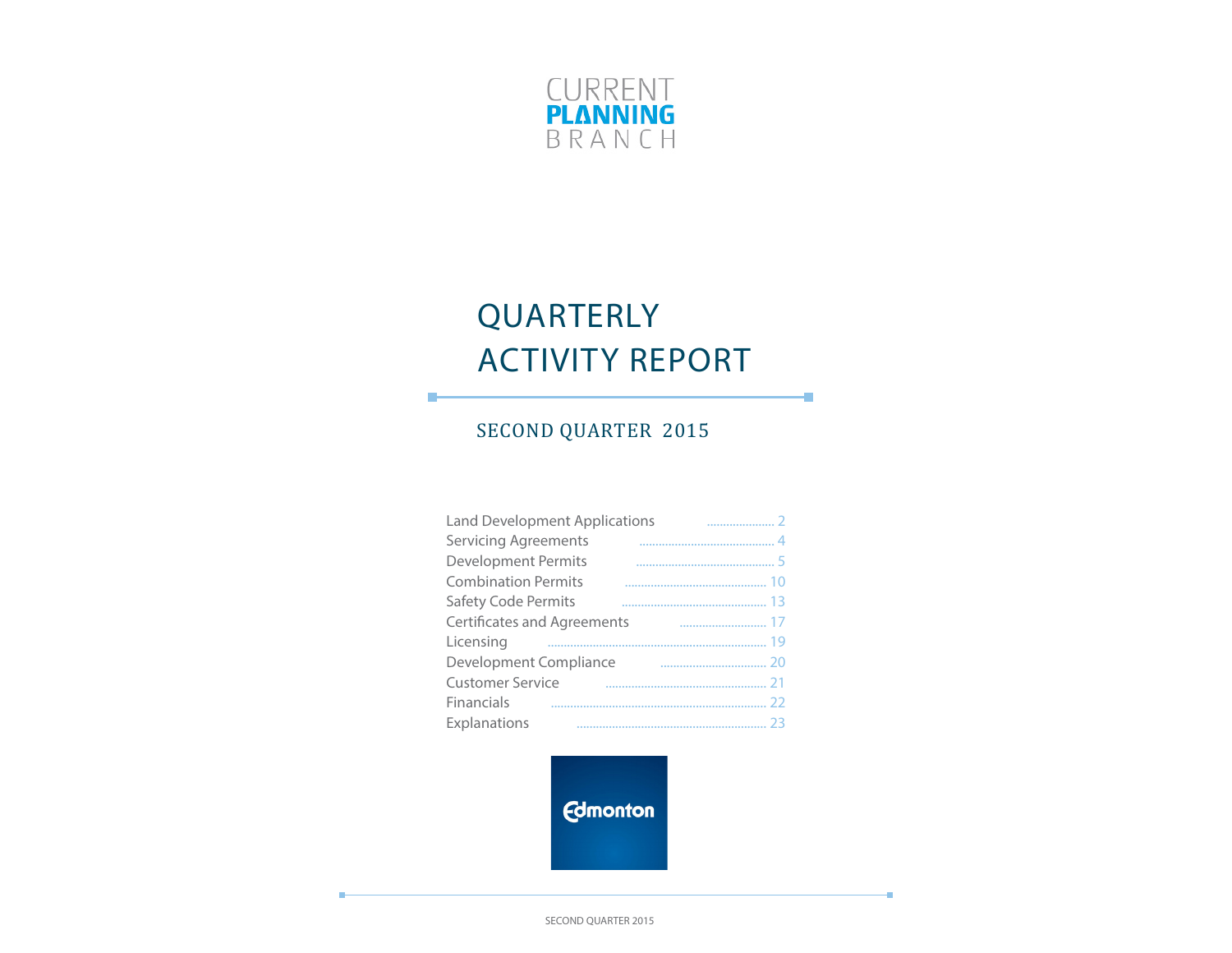

### <span id="page-1-0"></span>LAND DEVELOPMENT APPLICATIONS

A land development application (LDA) is required for any of the following:

- subdivide land into two or more parcels (subdivision),
- create bare land condominium units (subdivision),
- convert existing buildings into condominiums (condominium conversion),
- create or amend an Area Structure Plan or Neighbourhood Structure Plan (ASP or NSP),
- change the zoning of land (rezoning), or
- close a portion of roadway (road closure).

Plans, rezonings, and road closures require approval by City Council. Subdivisions are approved by the Subdivision Authority.

LDAs vary significantly in complexity and completion time. Some factors that influence timelines include whether assessments, circulation to other civic agencies, or public meetings are required. The single most common cause of delay in processing LDAs is incomplete or insufficient information.  $\mathbf{r}$ 

### 1

#### Subdivision Applications



### 1

### Subdivision - Single Family Lots



|                                  |      |                | 2014           |      |      |                | 2015           |    | % Change<br>01 2015 - | % Change<br>$O22014 -$ | % Change<br>YTD 2014 - |
|----------------------------------|------|----------------|----------------|------|------|----------------|----------------|----|-----------------------|------------------------|------------------------|
|                                  | Q1   | Q <sub>2</sub> | Q <sub>3</sub> | Q4   | Q1   | Q <sub>2</sub> | Q <sub>3</sub> | Q4 | Q2 2015               | Q2 2015                | <b>YTD 2015</b>        |
| Subdivision                      |      |                |                |      |      |                |                |    |                       |                        |                        |
| <b>Applications Submitted</b>    | 66   | 87             | 86             | 74   | 71   | 76             |                |    | $+7%$                 | $-13%$                 | $-4%$                  |
| <b>Applications Approved</b>     | 98   | 84             | 93             | 102  | 76   | 100            |                |    | $+32%$                | $+19%$                 | $-3%$                  |
| Single Family Lots Applied For   | 1071 | 3166           | 1162           | 1046 | 1240 | 190            |                |    | -85%                  | $-94%$                 | $-66%$                 |
| Multiple Family Lots Applied For | 16   | 60             | 12             | 54   | 21   |                |                |    | -48%                  | $-82%$                 | $-58%$                 |
| Commercial Lots Applied For      |      | 16             | 19             |      |      |                |                |    | $-25%$                | $-81%$                 | $-70%$                 |
| Industrial Lots Applied For      | 14   |                |                |      |      |                |                |    | $+50%$                | $+50%$                 | $-69%$                 |
| Other Lots Applied For           | 17   | 108            | 318            | 64   | 45   |                |                |    | -93%                  | $-97%$                 | $-62%$                 |
| <b>Condominium Conversion</b>    |      |                |                |      |      |                |                |    |                       |                        |                        |
| <b>Applications Submitted</b>    | 33   | 35             | 37             | 45   | 41   | 35             |                |    | $-15%$                | 0%                     | $+12%$                 |
| Condominium Units Approved       | 780  | 357            | 641            | 1362 | 1034 | 597            |                |    | $-42%$                | $+67%$                 | $+43%$                 |
|                                  |      |                |                |      |      |                |                |    |                       |                        |                        |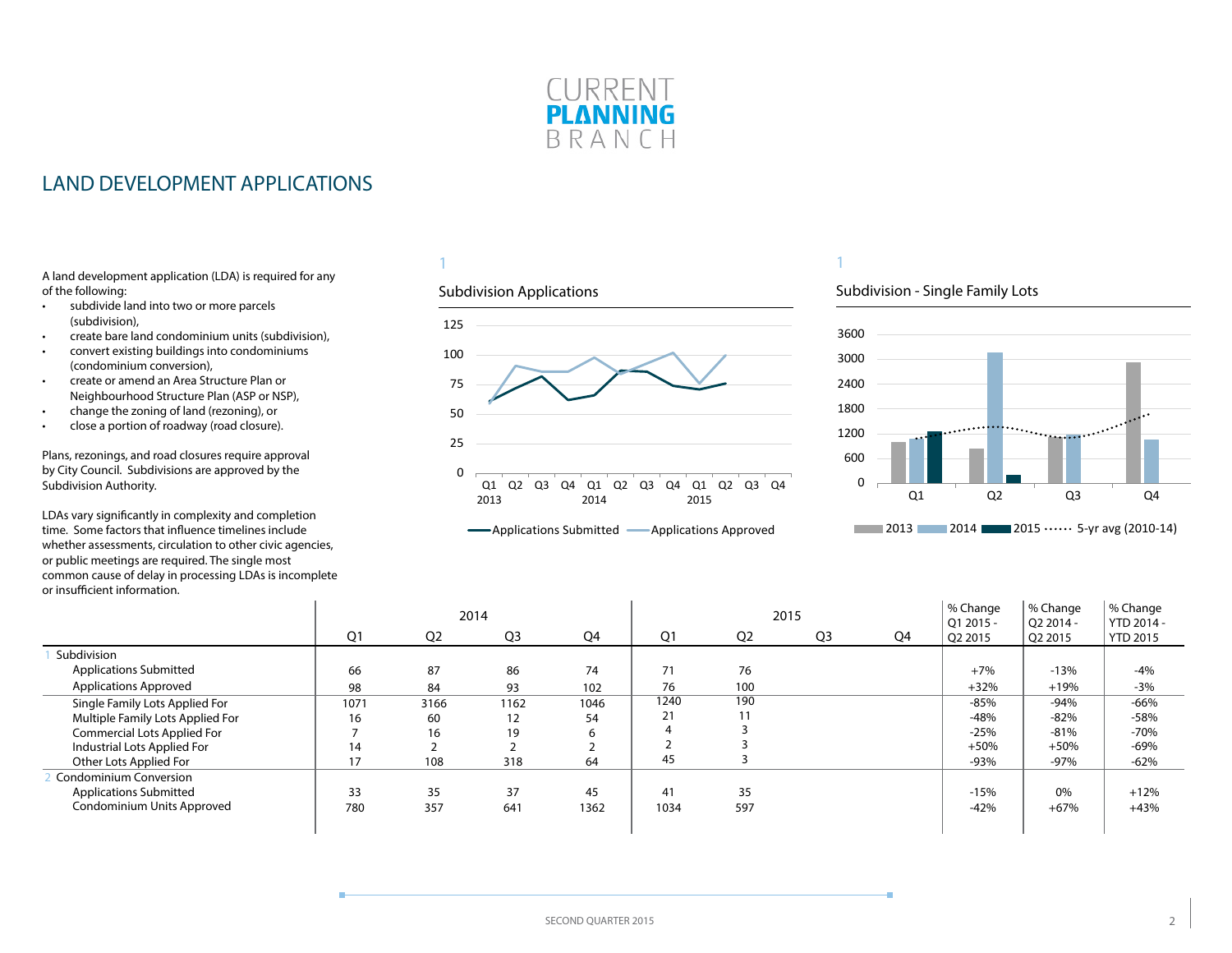

### LAND DEVELOPMENT APPLICATIONS



|                                       | 2014<br>Q1<br>Q <sub>3</sub><br>Q <sub>2</sub><br>Q4 |    |    |    | 2015 |                |                | % Change<br>$O12015 -$ | % Change<br>O2 2014 - | % Change<br>YTD 2014 - |                 |
|---------------------------------------|------------------------------------------------------|----|----|----|------|----------------|----------------|------------------------|-----------------------|------------------------|-----------------|
|                                       |                                                      |    |    |    | Q1   | Q <sub>2</sub> | Q <sub>3</sub> | Q4                     | Q2 2015               | Q2 2015                | <b>YTD 2015</b> |
| Plan & Plan Amendment                 |                                                      |    |    |    |      |                |                |                        |                       |                        |                 |
| <b>Applications Submitted</b>         | 19                                                   | 20 | 14 | 20 | 21   | 19             |                |                        | $-10%$                | $-5%$                  | $+3%$           |
| <b>Bylaws &amp; Resolutions</b>       | 17                                                   | 16 | 14 | 8  | 10   | 20             |                |                        | $+100%$               | $+25%$                 | $-9%$           |
| Rezoning                              |                                                      |    |    |    |      |                |                |                        |                       |                        |                 |
| <b>Applications Submitted</b>         | 59                                                   | 59 | 55 | 41 | 66   | 40             |                |                        | $-39%$                | $-32%$                 | $-10%$          |
| Bylaws Approved                       | 42                                                   | 48 | 52 | 47 | 38   | 47             |                |                        | $+24%$                | $-2%$                  | $-6%$           |
| Road Closure                          |                                                      |    |    |    |      |                |                |                        |                       |                        |                 |
| <b>Applications Submitted</b>         | 9                                                    | 6  |    | 4  | q    |                |                |                        | $-100%$               | $-100%$                | $-40%$          |
| <b>Bylaws Approved</b>                |                                                      |    | q  |    | 'n   |                |                |                        | $-33%$                | $-33%$                 | $+25%$          |
| Total Bylaws / Resolutions to Council | 64                                                   | 78 | 77 | 60 | 67   | 76             |                |                        | $+13%$                | $-3%$                  | $+1%$           |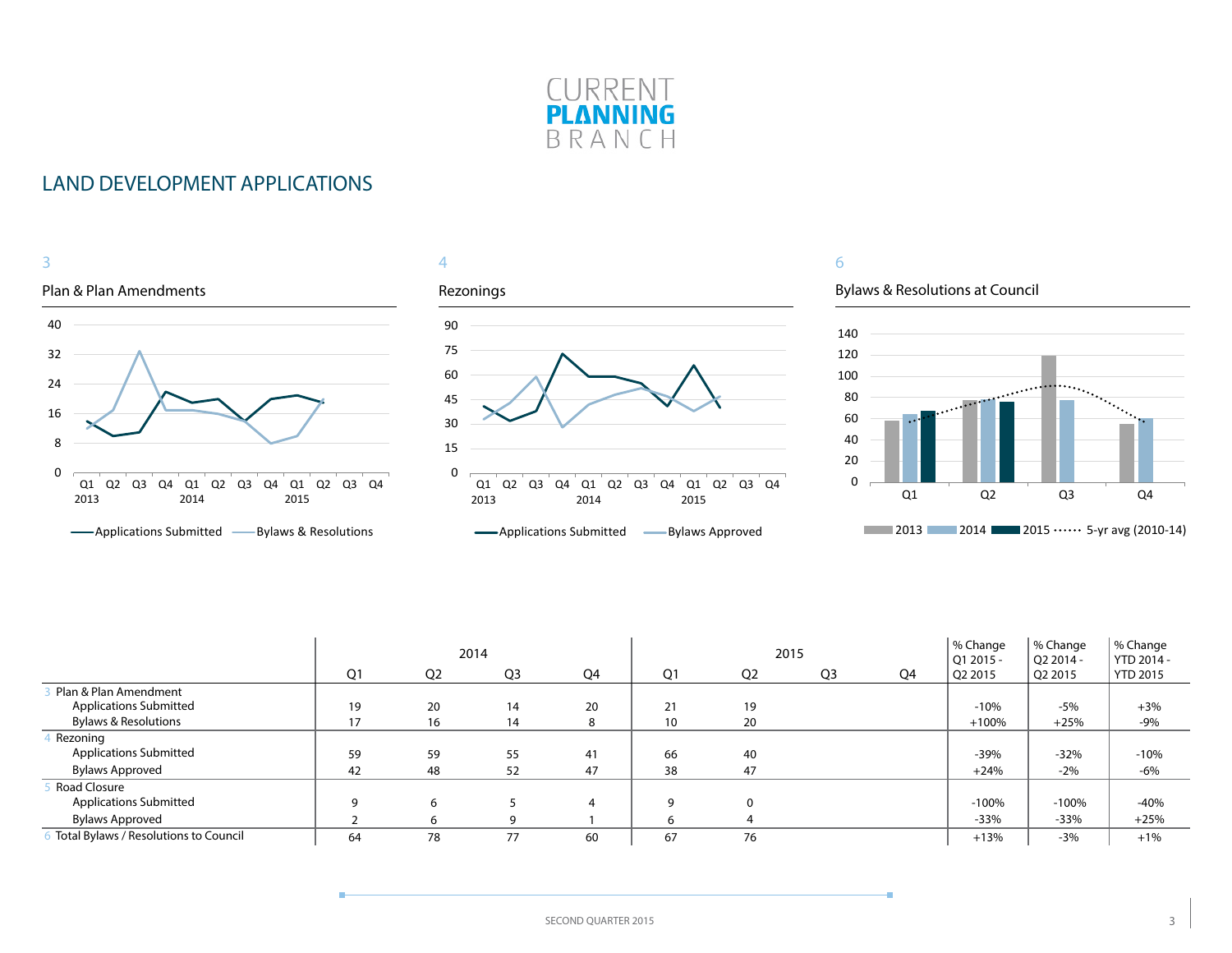

### <span id="page-3-0"></span>SERVICING AGREEMENTS

A Servicing Agreement is a legal contract between the developer or property owner and the City of Edmonton. It outlines the terms and conditions which must be met and agreed upon prior to development or servicing proceeding. The Servicing Agreement can be a requirement of a Subdivision or a Development Permit and often includes the review and approval of Engineering Drawings. The Engineering Drawings include the design and construction of municipal improvements such as water mains, storm and sanitary sewers, roads, sidewalks, curbs and gutters, power, street lighting, landscaping and various other items that are necessary to service land being developed or redeveloped.

With every Servicing Agreement application received, there are a number of residential, multi-family, commercial and industrial lots that are proposed to be serviced. The number of applications received is a good indicator of the amount of serviced lots that will be available for development in the near future. It is also an indicator of the peak application submission periods which affects the review and approval time for the Engineering Drawings.

### 1

#### Servicing Agreement Submissions



#### Single Family Lots Submissions



|                             |         |                | 2014 |      |                |                | 2015           |    | % Change<br>$ 012015 -$ | % Change<br>O2 2014 - | % Change<br>YTD 2014 - |
|-----------------------------|---------|----------------|------|------|----------------|----------------|----------------|----|-------------------------|-----------------------|------------------------|
|                             | Q1      | O <sub>2</sub> | Q3   | Q4   | O <sup>1</sup> | Q <sub>2</sub> | Q <sub>3</sub> | Q4 | O <sub>2</sub> 2015     | Q2 2015               | <b>YTD 2015</b>        |
| Servicing Agreement         |         |                |      |      |                |                |                |    |                         |                       |                        |
| <b>Projects Submitted</b>   |         | 87             | 47   | 52   | 63             | 37             |                |    | $-41%$                  | $-57%$                | $-39%$                 |
| Single Family Lots          | 2955    | 2935           | 994  | 2302 | 2465           | 941            |                |    | $-62%$                  | $-68%$                | $-42%$                 |
| <b>Multiple Family Lots</b> | 15      | 16             | 46   |      | 80             |                |                |    | -89%                    | $-44%$                | $+187%$                |
| Commercial Lots             | $\circ$ | 14             |      |      |                |                |                |    | $-50%$                  | $-86%$                | $-73%$                 |
| Industrial Lots             | 23      | 27             |      |      |                |                |                |    | $-100%$                 | $-100%$               | $-78%$                 |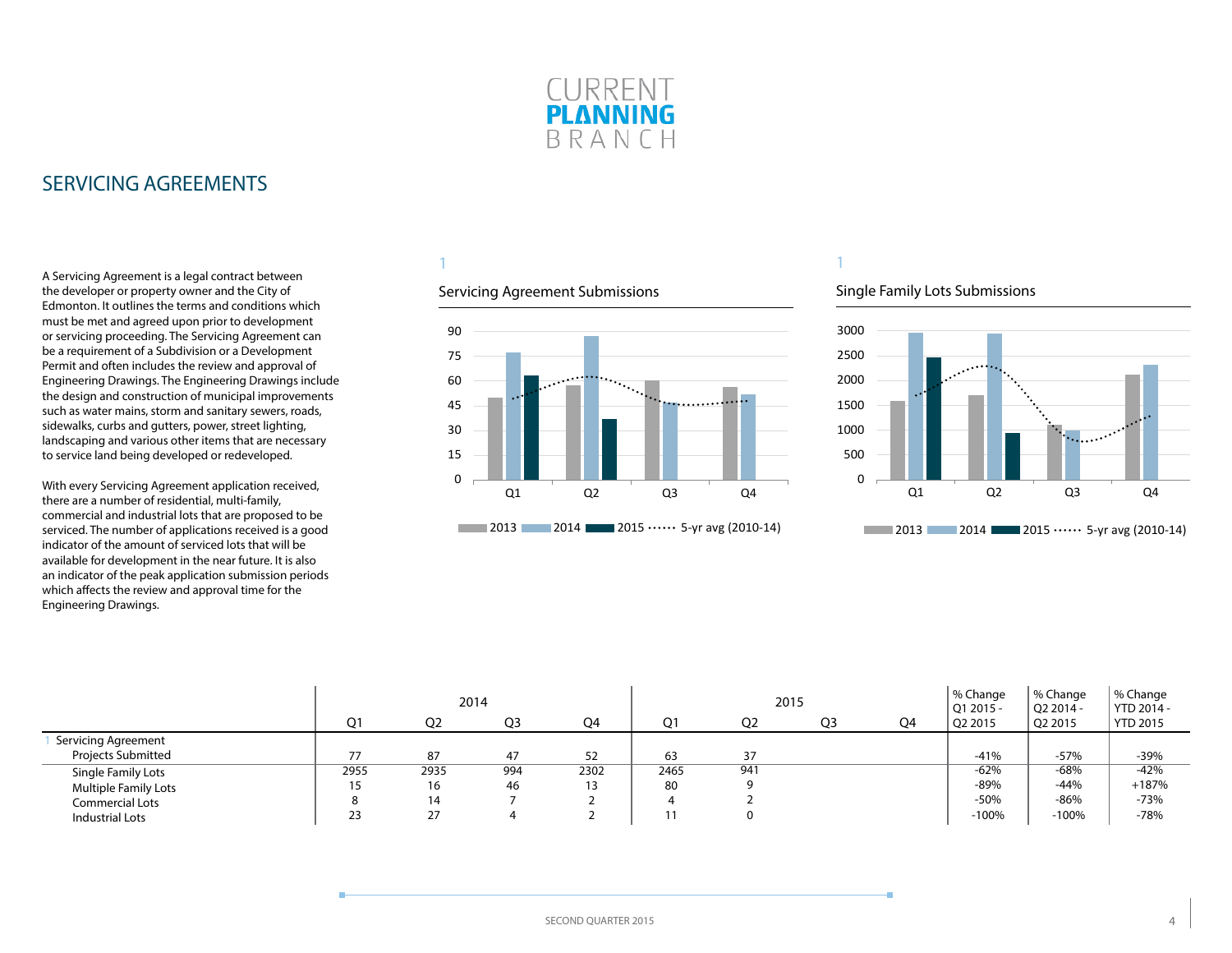

<span id="page-4-0"></span>A development permit is written approval from the City that the location, size, and use of a building complies with the Zoning Bylaw regulations. A development permit is required for new construction, some renovations, signs, new businesses, and changes to how a building is being used.

The amount of time that it takes to issue a development permit varies significantly, depending on the type of development permit and application complexity. Permits for minor changes can be issued in one day, while permits for new commercial buildings typically take several weeks to issue. Applications for development that is listed as a discretionary use in the Zoning Bylaw require notification to neighbouring property owners and typically take longer to complete. Other factors that influence timelines include whether circulation to other civic agencies is required and whether assessments are required. The single most common cause of delay in processing development permits is incomplete or insufficient information, which may result in multiple review iterations.

### 1

#### New Multi-Family Buildings



### 1

#### New Multi-Family - Quarterly Submissions



|                                                            |     | 2014<br>Q <sub>3</sub><br>Q <sub>1</sub><br>Q <sub>2</sub><br>Q4 |     |     |     |                | 2015           |    | % Change<br>Q1 2015 - | % Change<br>Q2 2014 - | % Change<br>YTD 2014 - |
|------------------------------------------------------------|-----|------------------------------------------------------------------|-----|-----|-----|----------------|----------------|----|-----------------------|-----------------------|------------------------|
|                                                            |     |                                                                  |     |     | Q1  | Q <sub>2</sub> | Q <sub>3</sub> | Q4 | Q2 2015               | Q2 2015               | <b>YTD 2015</b>        |
| New Multi-Family Building DP                               |     |                                                                  |     |     |     |                |                |    |                       |                       |                        |
| <b>Applications Submitted</b>                              | 56  | 81                                                               | 49  | 28  | 48  | 44             |                |    | $-8%$                 | $-46%$                | $-33%$                 |
| Permits Issued                                             | 39  | 65                                                               | 57  | 47  | 46  | 45             |                |    | $-2%$                 | $-31%$                | $-13%$                 |
| Median Work Days to Issue                                  | 70  | 73                                                               | 60  | 94  | 90  | 52             |                |    | $-42%$                | $-29%$                | $-1%$                  |
| Projects up to four dwellings*                             |     |                                                                  |     |     |     |                |                |    |                       |                       |                        |
| Permits Issued                                             | 22  | 32                                                               | 41  | 17  | 18  | 22             |                |    | $+22%$                | $-31%$                | $-26%$                 |
| Median Work Days to Issue                                  | 62  | 46                                                               | 51  | 89  | 22  | 19             |                |    | $-14%$                | $-59%$                | $-62%$                 |
| % Permits Issued within 55 business<br>days (target - 75%) | 38% | 65%                                                              | 54% | 18% | 78% | 95%            |                |    | $+17%$                | $+30%$                | $+34%$                 |

\*Excluding projects within mature neithbourhood overlay.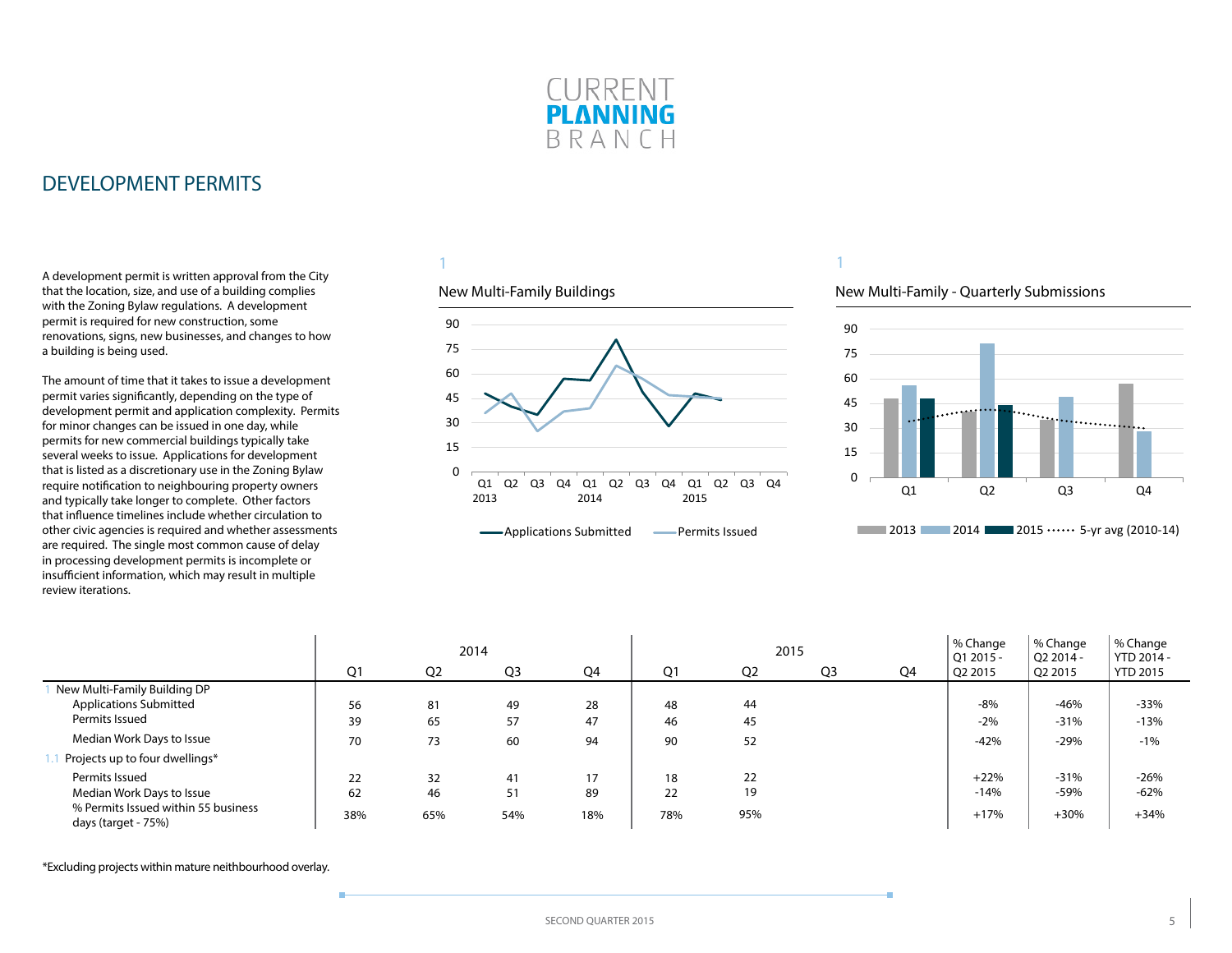



### 2

### New Duplex / SD - Quarterly Submissions





|                                     |     |      | 2014           |     |     | 2015           |                |    | % Change<br>Q1 2015 - | % Change<br>$O22014 -$ | % Change<br>YTD 2014 - |
|-------------------------------------|-----|------|----------------|-----|-----|----------------|----------------|----|-----------------------|------------------------|------------------------|
|                                     | Q1  | Q2   | Q <sub>3</sub> | Q4  | Ο1  | Q <sub>2</sub> | Q <sub>3</sub> | Q4 | Q2 2015               | Q2 2015                | <b>YTD 2015</b>        |
| New Duplex / Semi-Detached House DP |     |      |                |     |     |                |                |    |                       |                        |                        |
| <b>Applications Submitted</b>       | 224 | 293  | 233            | 192 | 267 | 194            |                |    | $-27%$                | $-34%$                 | $-11%$                 |
| Permits Issued                      | 233 | 256  | 251            | 208 | 262 | 193            |                |    | $-26%$                | $-25%$                 | $-7%$                  |
| Median Work Days to Issue           | ь   |      |                |     |     | 6              |                |    | $-14%$                | 0%                     | $+8%$                  |
| Other Residential DP <sup>1</sup>   |     |      |                |     |     |                |                |    |                       |                        |                        |
| <b>Applications Submitted</b>       | 794 | 1115 | 1098           | 905 | 864 | 1492           |                |    | $+73%$                | $+34%$                 | $+23%$                 |
| Permits Issued                      | 683 | 997  | 1013           | 925 | 781 | 1231           |                |    | $+58%$                | $+23%$                 | $+20%$                 |
| Median Work Days to Issue           |     |      |                |     |     | 6              |                |    | $+500%$               | $+500%$                | 250%                   |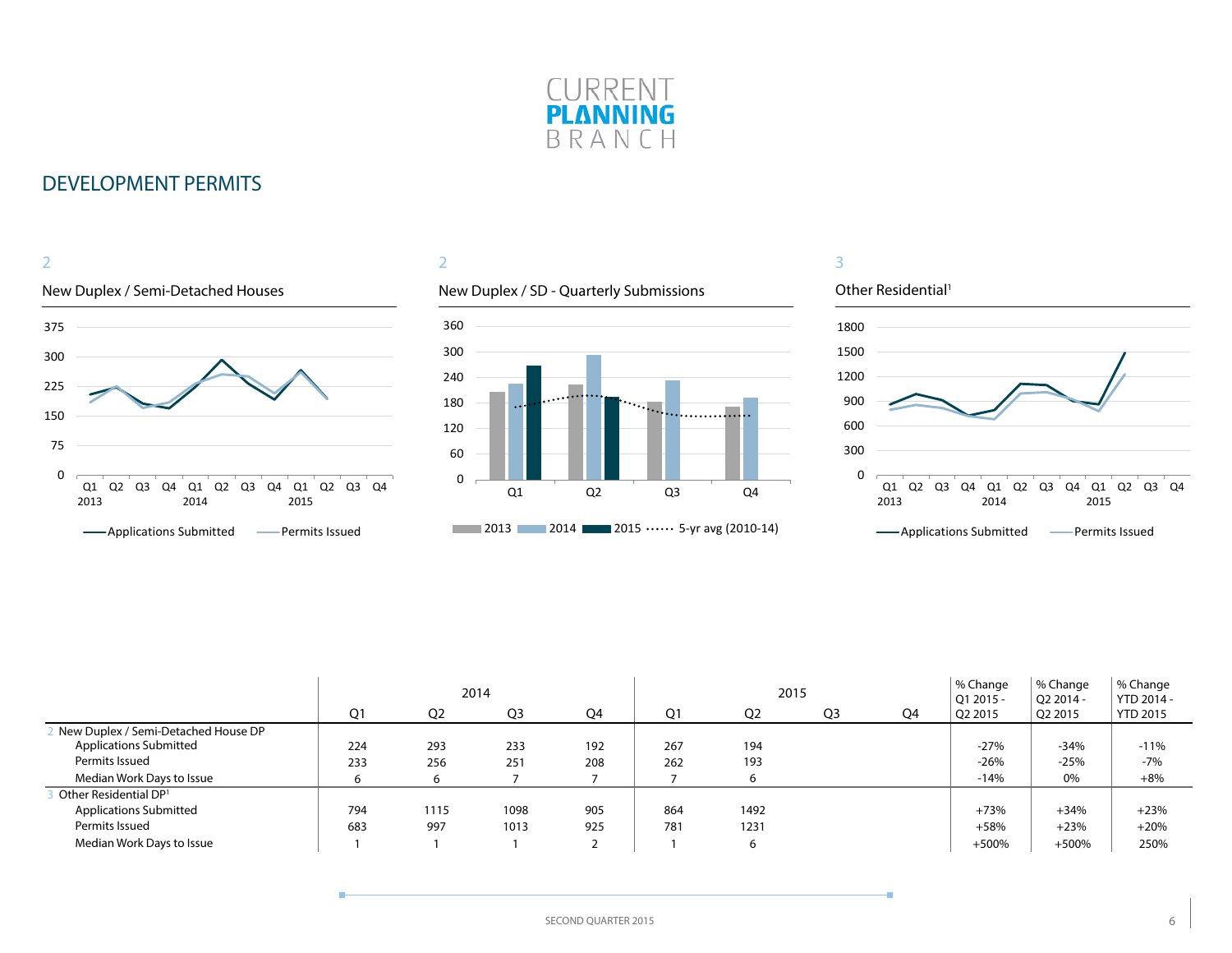

In Q1 2014, the Current Planning Branch made process changes for Semi-Detached house development permits. If Class A applications are complete and are not contained within a mature neighbourhood overlay, the target is to issue permits within 6 business days. Permits take longer to issue if they are for discretionary development (Class B) or are contained within a mature neighbourhood overlay (Complex). In addition, permits may take longer to issue if the initial application is incomplete or put on hold by the applicant, or application changes are required to adhere to bylaw requirements.

Performance Targets for semi-detached house development permits:

Class A - 75% permits issued within 6 business days; Class B - 75% permits issued within 15 business days; Complex - 75% permits issued within 55 business days.

The actual results include times for complete and incomplete applications.

### 2

Semi-Detached House - Permits Issued by Level of Complexity, YTD 2015



### 2

Semi-Detached House - Permits Issued within Target Time, YTD 2015



|                                                                          |                |                | 2014           |     |     | 2015           |                |    | % Change<br>$O12015 -$ | % Change<br>O <sub>2</sub> 2014 - | % Change<br>YTD 2014 - |
|--------------------------------------------------------------------------|----------------|----------------|----------------|-----|-----|----------------|----------------|----|------------------------|-----------------------------------|------------------------|
|                                                                          | Q1             | Q <sub>2</sub> | Q <sub>3</sub> | Q4  | Q1  | Q <sub>2</sub> | Q <sub>3</sub> | Q4 | Q2 2015                | Q2 2015                           | <b>YTD 2015</b>        |
| Semi-Detached House - Class A                                            |                |                |                |     |     |                |                |    |                        |                                   |                        |
| Permits Issued                                                           | 172            | 192            | 191            | 158 | 222 | 176            |                |    | $-21%$                 | -8%                               | $+9%$                  |
| Median Work Days to Issue                                                | 6              | 6              | 6              | 6   | 6   | 6              |                |    | 0%                     | 0%                                | 0%                     |
| % Permits Issued within 6 bus. days<br>(not including day of submission) | 46%            | 41%            | 57%            | 51% | 54% | 55%            |                |    | $+2%$                  | $+15%$                            | $+12%$                 |
| Semi-Detached House - Class B                                            |                |                |                |     |     |                |                |    |                        |                                   |                        |
| Permits Issued                                                           | 25             | 31             | 17             | 14  | 10  | 29             |                |    | $+190%$                | $-6\%$                            | $-30%$                 |
| Median Work Days to Issue                                                | $\overline{ }$ | 6              | <b>–</b>       | 26  | 14  | 12             |                |    | $-14%$                 | $+100%$                           | $+100%$                |
| % Permits Issued within 15 bus. days                                     | 78%            | 82%            | 88%            | 29% | 60% | 56%            |                |    | $-5%$                  | $-27%$                            | $-23%$                 |
| Semi-Detached House - Complex                                            |                |                |                |     |     |                |                |    |                        |                                   |                        |
| Permits Issued                                                           | 34             | 33             | 42             | 35  | 30  | 25             |                |    | $-17%$                 | $-24%$                            | $-18%$                 |
| Median Work Days to Issue                                                | 24             | 26             | 42             | 31  | 20  | 27             |                |    | $+35%$                 | $+4%$                             | -5%                    |
| % Permits Issued within 55 bus. days                                     | 68%            | 97%            | 74%            | 80% | 87% | 84%            |                |    | $-7%$                  | $-17%$                            | $+2%$                  |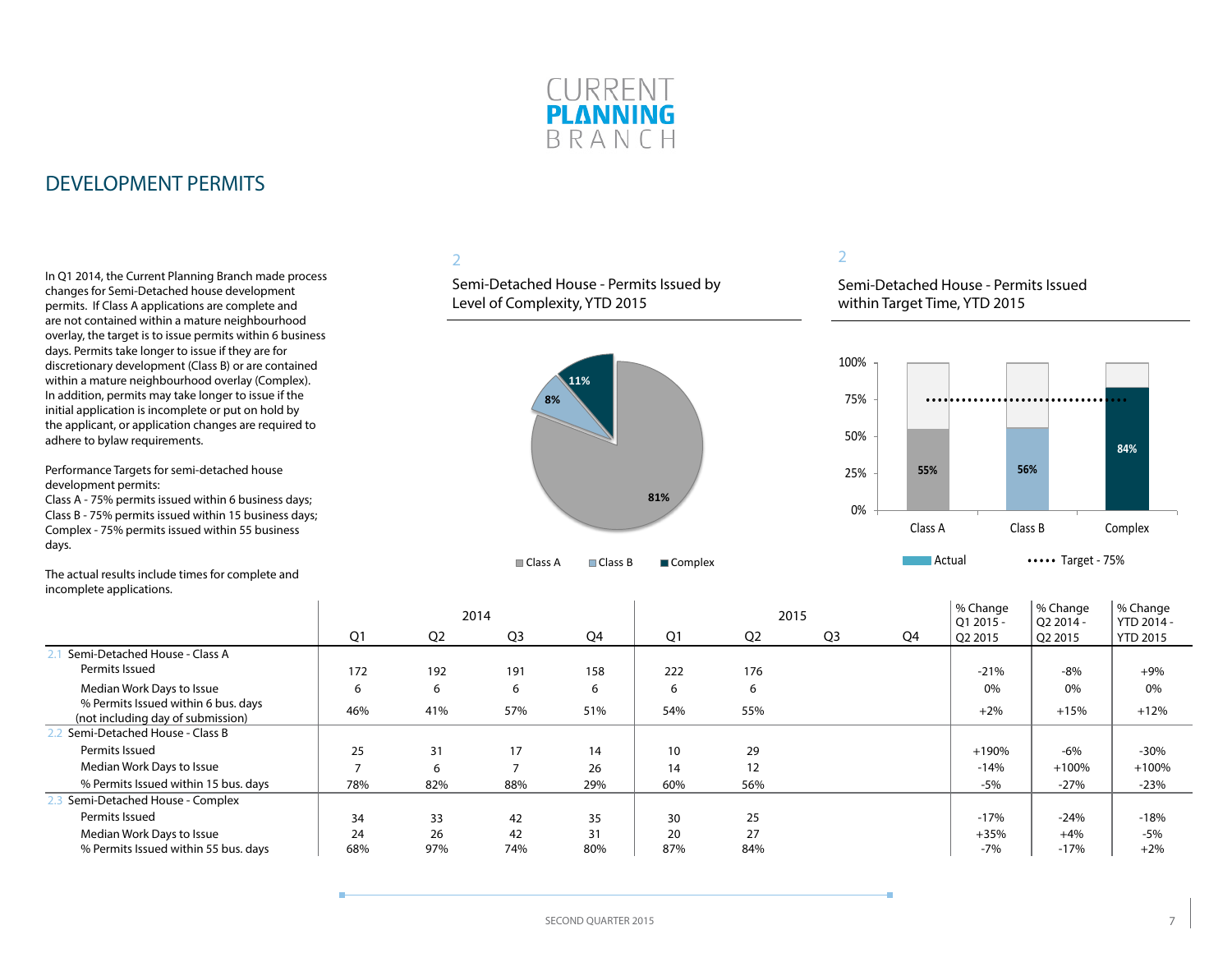

### 4

### New Non-Residential Buildings



4

### New Non-Residential - Quarterly Submissions



|                                                                  |     | O <sub>2</sub> | 2014<br>OЗ | O4  | ∩1  | 2015<br>Q2 | O <sub>3</sub> | Q4 | % Change<br>$ $ Q1 2015 -<br>Q2 2015 | '% Change<br>Q2 2014 -<br>Q2 2015 | % Change<br>YTD 2014 -<br><b>YTD 2015</b> |
|------------------------------------------------------------------|-----|----------------|------------|-----|-----|------------|----------------|----|--------------------------------------|-----------------------------------|-------------------------------------------|
| New Non-Residential Building DP<br><b>Applications Submitted</b> | 109 | 122            | 127        | 99  | 80  | 117        |                |    | $+46%$                               | -4%                               | $-31%$                                    |
| Permits Issued                                                   | 71  | 103            | 123        | 110 | 107 | 82         |                |    | $-23%$                               | $-20%$                            | $+21%$                                    |
| Median Work Days to Issue                                        | 54  | 60             | 53         | 58  |     | 39         |                |    | $-36%$                               | -35%                              | $-26%$                                    |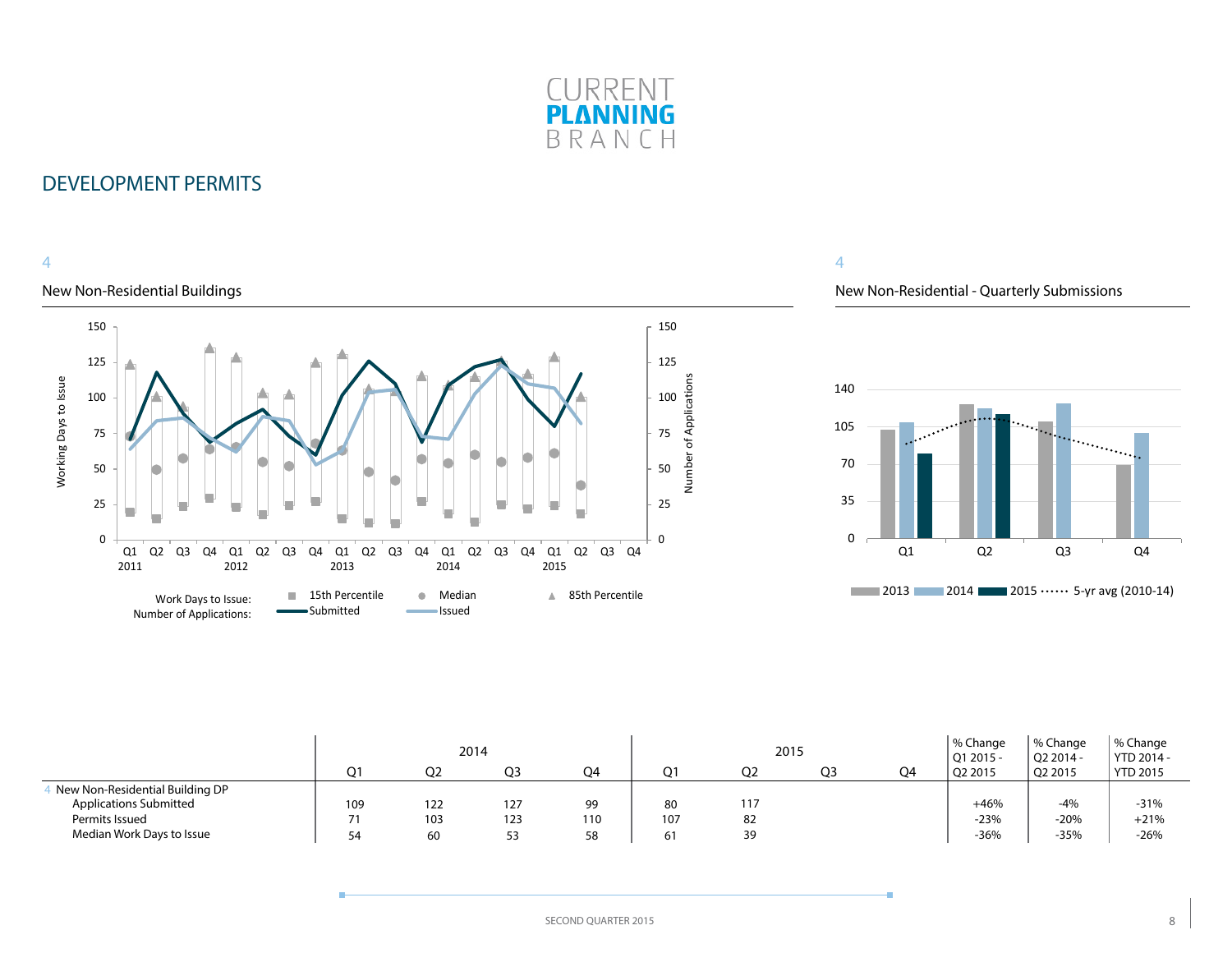



|                                       |     |                | 2014           |                |                | 2015           |                |    | % Change<br>$O12015 -$ | % Change<br>O <sub>2</sub> 2014 - | % Change<br>YTD 2014 - |
|---------------------------------------|-----|----------------|----------------|----------------|----------------|----------------|----------------|----|------------------------|-----------------------------------|------------------------|
|                                       | Q1  | Q <sub>2</sub> | Q <sub>3</sub> | Q4             | Q <sub>1</sub> | Q <sub>2</sub> | Q <sub>3</sub> | Q4 | Q2 2015                | Q2 2015                           | <b>YTD 2015</b>        |
| Other Non-Residential DP <sup>2</sup> |     |                |                |                |                |                |                |    |                        |                                   |                        |
| <b>Applications Submitted</b>         | 344 | 330            | 332            | 326            | 388            | 428            |                |    | $+10%$                 | $+13%$                            | $+21%$                 |
| Permits Issued                        | 307 | 303            | 338            | 277            | 341            | 338            |                |    | $-1%$                  | $+12%$                            | $+11%$                 |
| Home Occupation DP                    |     |                |                |                |                |                |                |    |                        |                                   |                        |
| <b>Applications Submitted</b>         | 787 | 765            | 767            | 706            | 814            | 839            |                |    | $+3%$                  | $+10%$                            | $+7%$                  |
| Permits Issued                        | 682 | 678            | 647            | 612            | 667            | 748            |                |    | $+12%$                 | $+10%$                            | $+4%$                  |
| Median Work Days to Issue             |     |                |                |                |                |                |                |    | 0%                     | 0%                                | 0%                     |
| Temporary Sign DP                     |     |                |                |                |                |                |                |    |                        |                                   |                        |
| <b>Applications Submitted</b>         | 658 | 682            | 524            | 572            | 710            | 780            |                |    | $+10%$                 | $+14%$                            | $+11%$                 |
| Permits Issued                        | 646 | 623            | 505            | 474            | 642            | 723            |                |    | $+13%$                 | $+16%$                            | $+8%$                  |
| Median Work Days to Issue             | 4   | 4              | 3              | $\overline{2}$ |                |                |                |    | $+133%$                | $+75%$                            | $+25%$                 |

÷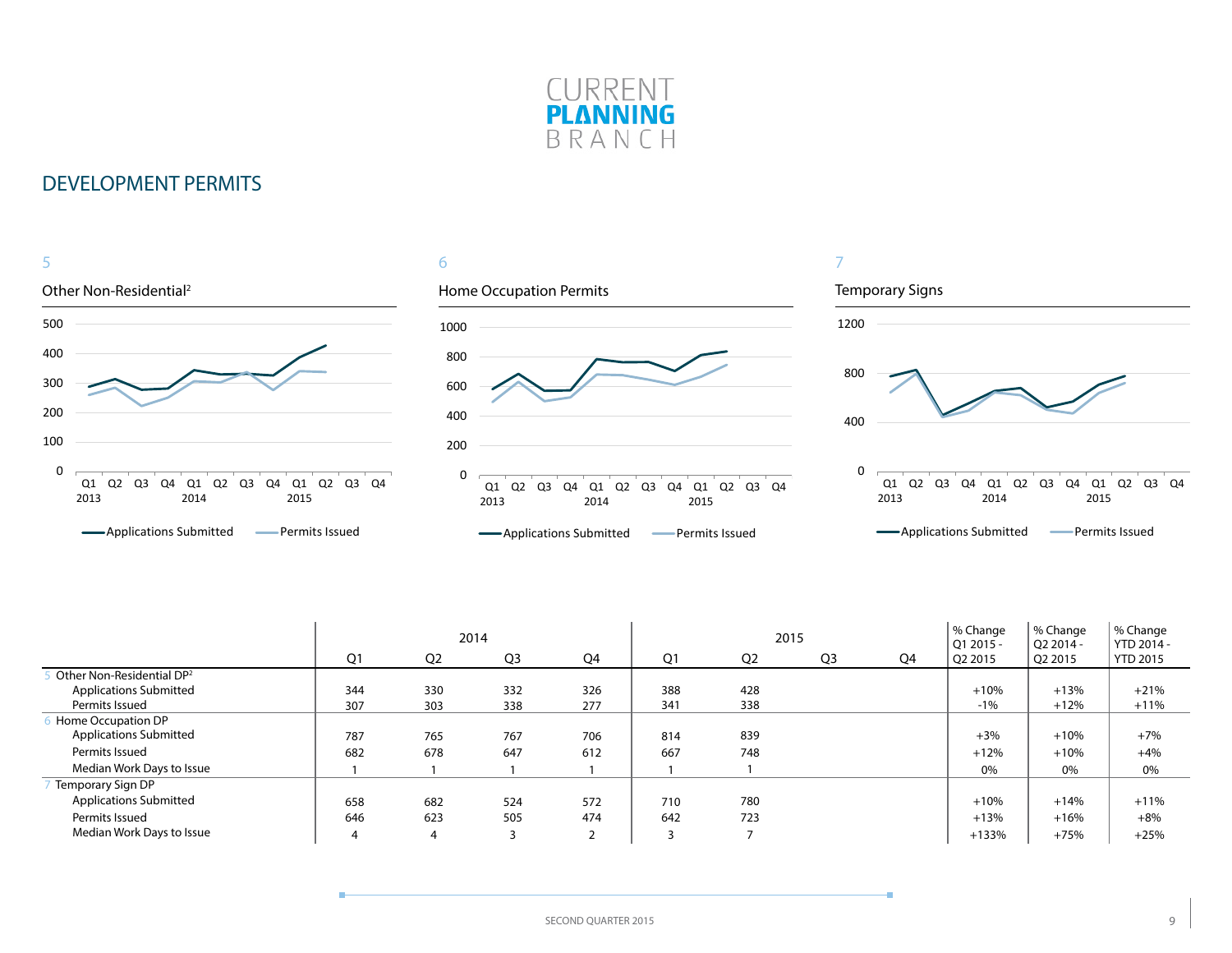

### <span id="page-9-0"></span>COMBINATION PERMITS

A combination permit is used for select applications that require multiple permits. An applicant can make a single application that includes all of the required development and safety code permits. Combination permits are used for accessory structures, uncovered decks, signs (if a building permit is required), and single detached houses.

A combination permit is considered issued after all of the required permits are issued. After a permit is issued and construction is complete, at least one safety code inspection will be completed.

Simple residential combo permits can be issued in one day at the Current Planning Service Centre. Permits take longer to issue if they are for discretionary development, require a variance, are contained within a neighbourhood overlay, or the initial application is incomplete.

In 2012, the Current Planning Branch launched Expedited Development Review for qualified house combo permits. If an application qualifies for expedited review, the development permit can be issued within one business day.

1

# 1400

Minor Residential Combo Permits

#### 0 350 700 1050 Q1 Q2 Q3 Q4 Q1 2013 2014 Q2 Q3 Q4 Q1 2015 Q2 Q3 Q4

**-**Applications Submitted **-** Permits Issued



|                                |                |                | 2014 |     |     | 2015           |                |    | % Change<br>$ $ Q1 2015 - | % Change<br>$O22014 -$ | % Change<br>YTD 2014 - |
|--------------------------------|----------------|----------------|------|-----|-----|----------------|----------------|----|---------------------------|------------------------|------------------------|
|                                | Q <sub>1</sub> | O <sub>2</sub> | Q3   | Q4  | Q1  | Q <sub>2</sub> | Q <sub>3</sub> | Q4 | O <sub>2</sub> 2015       | Q2 2015                | <b>YTD 2015</b>        |
| Minor Residential Combo Permit |                |                |      |     |     |                |                |    |                           |                        |                        |
| <b>Applications Submitted</b>  | 529            | 1276           | 1225 | 627 | 556 | 1246           |                |    | $+124%$                   | $-2%$                  | $-0%$                  |
| Permits Issued                 | 472            | 1090           | 1259 | 725 | 472 | 1108           |                |    | $+135%$                   | $+2%$                  | $+1%$                  |
| Median Work Days to Issue      | 20             |                | 11   | 18  | 16  |                |                |    | $-56%$                    | $-7%$                  | $-16%$                 |
| Sign Combo Permit              |                |                |      |     |     |                |                |    |                           |                        |                        |
| <b>Applications Submitted</b>  | 204            | 184            | 201  | 227 | 170 | 201            |                |    | $+18%$                    | $+9%$                  | $-4%$                  |
| Permits Issued                 | 147            | 195            | 187  | 180 | 157 | 157            |                |    | 0%                        | $-19%$                 | -8%                    |
| Median Work Days to Issue      | 43             | 24             | 21   | 22  | 23  | 24             |                |    | $+4%$                     | 0%                     | $-30%$                 |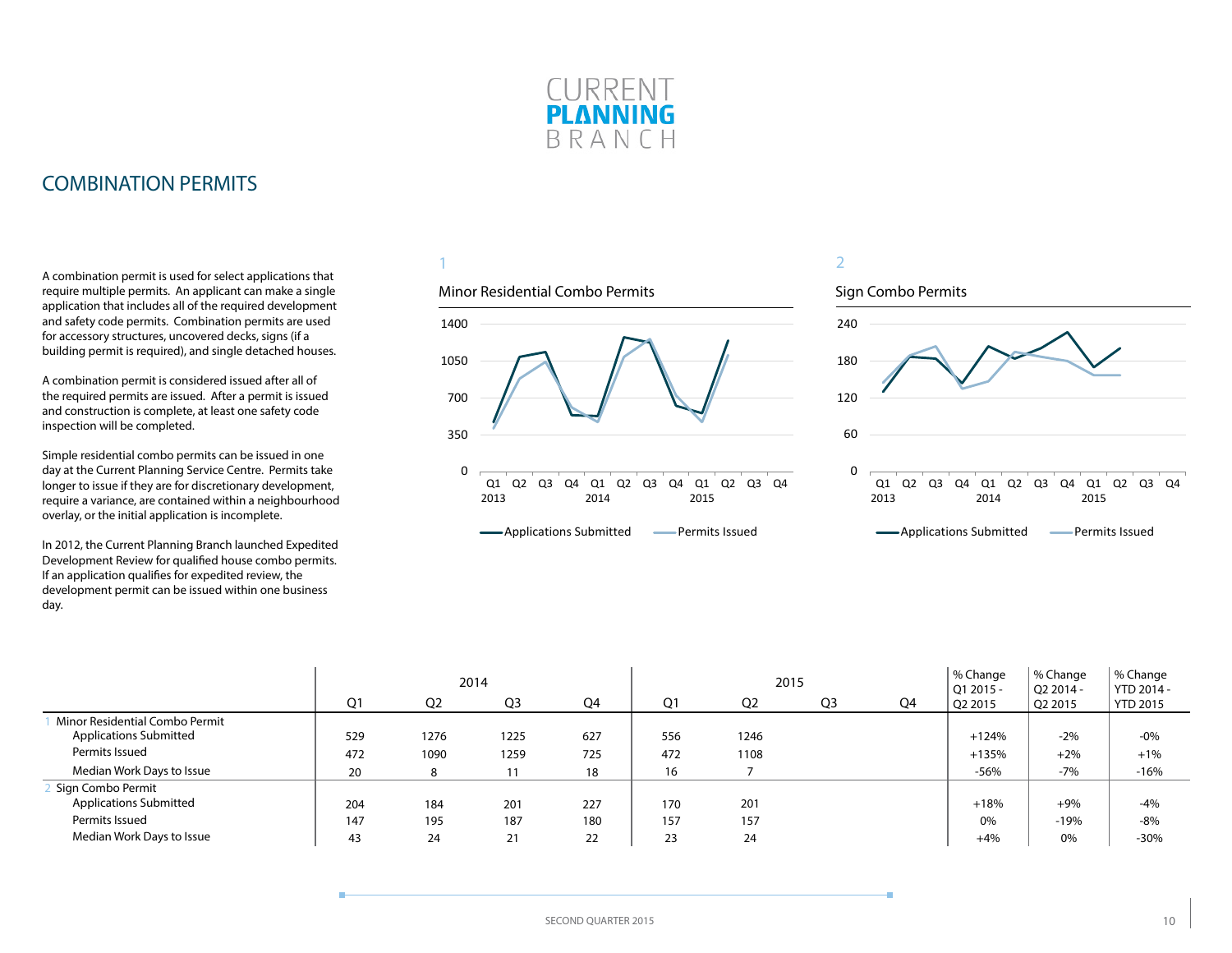

## COMBINATION PERMITS

#### 3 3 House Combo Permits House Combo - Quarterly Submissions 75 1500 1500 60 1200 Number of Applications Working Days to Issue Number of Applications Working Days to Issue 1200 <u>mand</u>  $\ddot{\cdot}$ 900 45 . . . . . . . . . <u>.</u> . . . 900 600 30 600 300 15 300 0 0 0 Q2 Q3 Q4 Q1 Q1 Q2 Q3 Q4 Q1  $Q2$   $Q3$   $Q4$ Q2 Q3 Q4 Q1 Q2 Q3 Q4 Q1 Q2 Q3 Q4 2011 2012 2013 2014 2015 Work Days to Issue: **15th Percentile 6 Median 15th Percentile 2013 2014 2015 ••••••** 5-yr avg (2010-14) Number of Applications:**Submitted Issued**

|                                                      |                |                | 2014           |            |            | 2015           |                |    | % Change<br>Q1 2015 - | % Change<br>$O22014 -$ | % Change<br>YTD 2014 - |
|------------------------------------------------------|----------------|----------------|----------------|------------|------------|----------------|----------------|----|-----------------------|------------------------|------------------------|
|                                                      | Q <sub>1</sub> | Q <sub>2</sub> | Q <sub>3</sub> | Q4         | Q1         | Q <sub>2</sub> | Q <sub>3</sub> | Q4 | Q2 2015               | Q2 2015                | <b>YTD 2015</b>        |
| House Combo Permits<br><b>Applications Submitted</b> | 1077           | 1399           | 1347           | 1164       | 1074       | 1084           |                |    | $+1%$                 | $-23%$                 | $-13%$                 |
| Permits Issued<br>Median Work Days to Issue          | 1074<br>23     | 1209<br>19     | 1366<br>18     | 1181<br>19 | 1144<br>19 | 1074<br>19     |                |    | $-6%$<br>0%           | $-11%$<br>0%           | $-3%$<br>$-10%$        |
| <b>Expedited Permits</b>                             |                |                |                |            |            |                |                |    |                       |                        |                        |
| Permits Issued - % of Total                          | 32%            | 35%            | 32%            | 29%        | 27%        | 23%            |                |    | $-4%$                 | $-12%$                 | $-8%$                  |

#### SECOND QUARTER 2015 11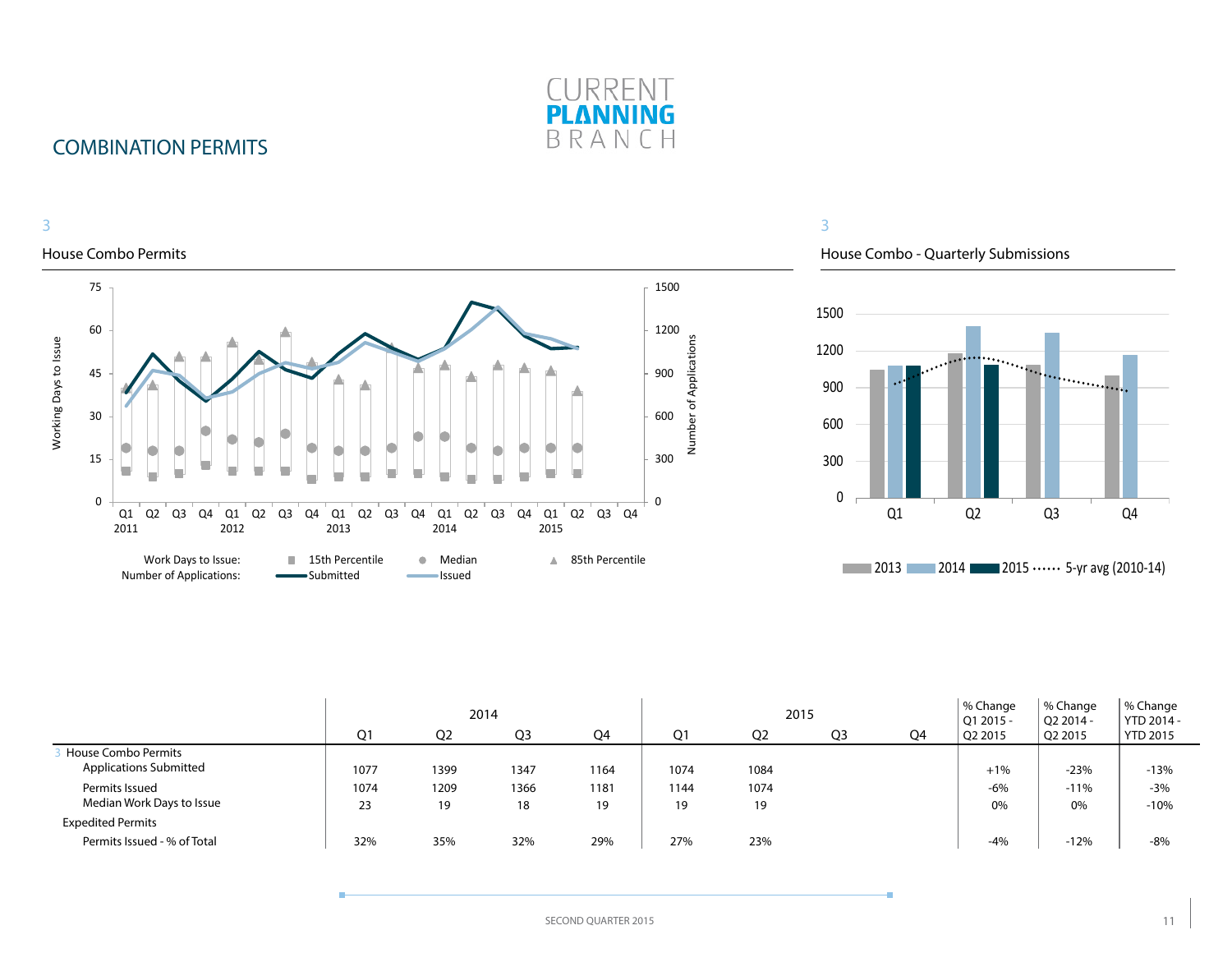

### COMBINATION PERMITS

If a house combo application qualifies for an expedited review, the development permit can be issued within one day, and the complete combo permit (development and building) can be issued within 10 business days. Permits take longer to issue if they are for discretionary development (Class B, non-expedited) or are contained within mature neighbourhood overlay (Complex). In addition, permits may take longer to issue if the initial application is incomplete or put on hold by the applicant, or application changes are required to adhere to bylaw requirements.

Performance Targets:

Expedited - 75% issued within 10 business days; Non-Expedited - 75% issued within 30 business days; Complex - 75% issued within 85 business days.

Actual results include times for complete and incomplete applications.

### 3

House Combo - Permits Issued by Level of Complexity, YTD 2015



#### 3

House Combo - Permits Issued within Target Time, YTD 2015



|                                      |     |                | 2014           |     |                |                | 2015           |    | % Change<br>$O12015 -$ | % Change<br>O <sub>2</sub> 2014 - | % Change<br>YTD 2014 - |
|--------------------------------------|-----|----------------|----------------|-----|----------------|----------------|----------------|----|------------------------|-----------------------------------|------------------------|
|                                      | Q1  | Q <sub>2</sub> | Q <sub>3</sub> | Q4  | Q <sub>1</sub> | Q <sub>2</sub> | Q <sub>3</sub> | Q4 | Q2 2015                | Q2 2015                           | <b>YTD 2015</b>        |
| House Combo - Expedited              |     |                |                |     |                |                |                |    |                        |                                   |                        |
| Permits Issued                       | 339 | 424            | 438            | 346 | 307            | 250            |                |    | $-19%$                 | $-41%$                            | $-27%$                 |
| Median Work Days to Issue            | 10  | 9              | 9              | 9   | 10             | 9              |                |    | $-10%$                 | 0%                                | 0%                     |
| % Permits Issued within 10 bus. days | 51% | 67%            | 68%            | 62% | 53%            | 74%            |                |    | $+21%$                 | $+7%$                             | $+2%$                  |
| House Combo - Non-Expedited          |     |                |                |     |                |                |                |    |                        |                                   |                        |
| Permits Issued                       | 687 | 727            | 842            | 752 | 777            | 752            |                |    | $-3%$                  | $+3%$                             | $+8%$                  |
| Median Work Days to Issue            | 28  | 25             | 24             | 23  | 23             | 20             |                |    | $-13%$                 | $-20%$                            | $-19%$                 |
| % Permits Issued within 30 bus. days | 57% | 65%            | 63%            | 65% | 68%            | 79%            |                |    | $+11%$                 | $+14%$                            | $+12%$                 |
| House Combo - Complex                |     |                |                |     |                |                |                |    |                        |                                   |                        |
| Permits Issued                       | 49  | 58             | 86             | 83  | 60             | 69             |                |    | $+15%$                 | $+19%$                            | $+21%$                 |
| Median Work Days to Issue            | 74  | 72             | 66             | 59  | 70             | 58             |                |    | $-17%$                 | $-19%$                            | $-12%$                 |
| % Permits Issued within 85 bus. days | 56% | 63%            | 73%            | 73% | 63%            | 61%            |                |    | $-2%$                  | $-2%$                             | $+2%$                  |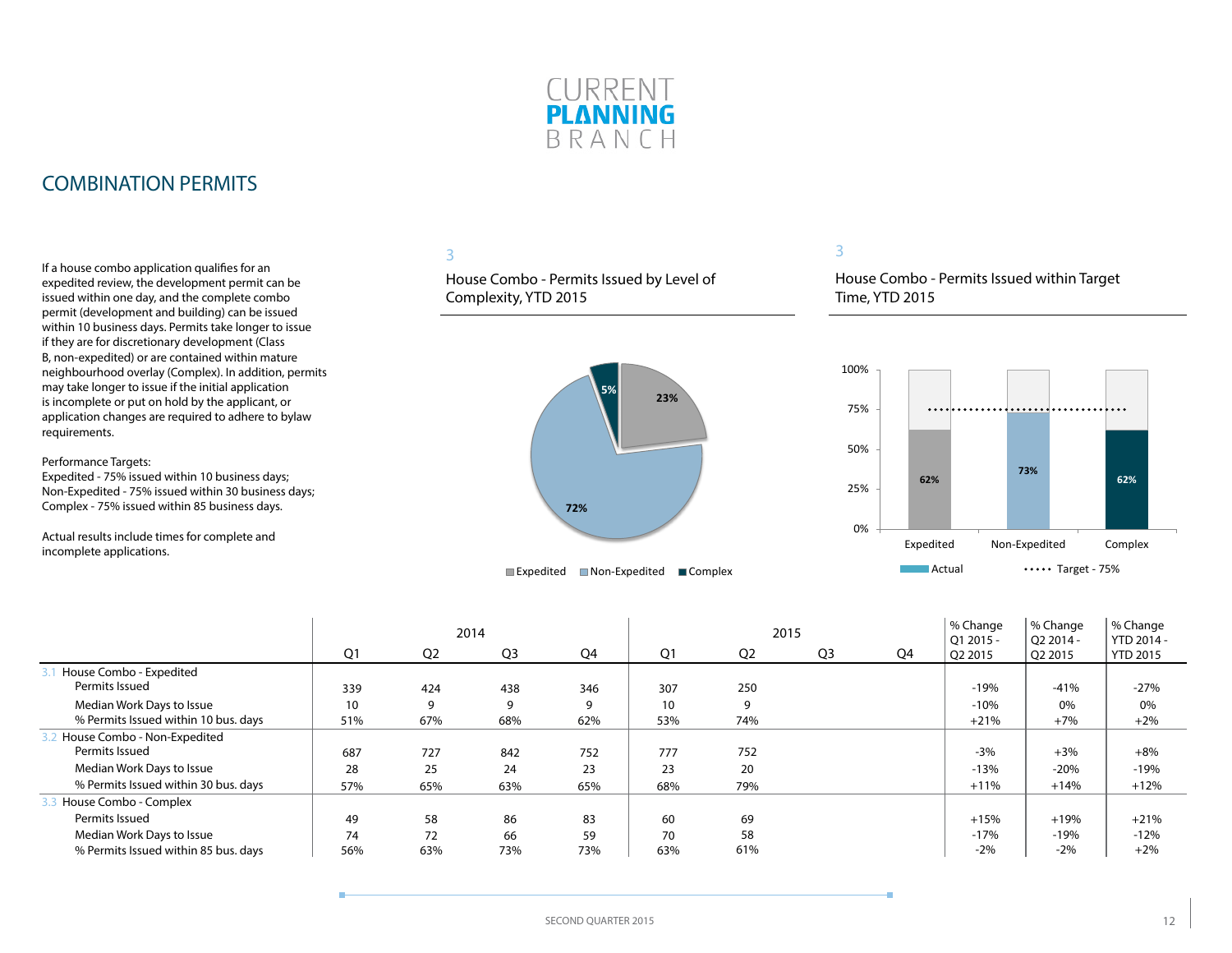

<span id="page-12-0"></span>Safety code permits ensure that any new construction or alterations comply with the Alberta Safety Codes Act. Safety code permits include building, HVAC (heating, ventilation, and air-conditioning), plumbing, gas, and electrical permits. Each permit requires at least one inspection after the work has been completed. Permits for new buildings typically require multiple inspections throughout the construction process.

Current Planning Branch employees complete over 20,000 safety code inspections each quarter. This does not include electrical inspections, which are completed by an external contractor.

Building permit volumes provide an indication of overall economic activity within the City of Edmonton. Detailed information on building permits and the construction value of these permits can be found in the [Monthly](http://www.edmonton.ca/buildingpermitreport)  [Building Permit report](http://www.edmonton.ca/buildingpermitreport).

### 1

### Safety Code Inspections Completed



#### Inspections Completed - Quarterly Volume



|                                    | 2014  |                |       |       |       | 2015  |                |    | % Change<br>Q1 2015 - | <sup>1</sup> % Change<br>$O22014 -$ | % Change<br>YTD 2014 - |
|------------------------------------|-------|----------------|-------|-------|-------|-------|----------------|----|-----------------------|-------------------------------------|------------------------|
|                                    | O1    | O <sub>2</sub> | Q3    | Q4    |       | Q2    | Q <sub>3</sub> | Q4 | O <sub>2</sub> 2015   | O <sub>2</sub> 2015                 | <b>YTD 2015</b>        |
| Safety Code Inspections Completed  |       |                |       |       |       |       |                |    |                       |                                     |                        |
| <b>Building Inspections</b>        | 10385 | 12330          | 13302 | 12760 | 12366 | 14235 |                |    | $+15%$                | $+15%$                              | $+17%$                 |
| <b>HVAC Inspections</b>            | 5425  | 5392           | 4893  | 4477  | 6708  | 7951  |                |    | $+19%$                | $+47%$                              | $+36%$                 |
| Plumbing & Gas Inspections         | 8536  | 10490          | 11648 | 10437 | 11925 | 12926 |                |    | $+8%$                 | $+23%$                              | $+31%$                 |
| <b>Total Inspections Completed</b> | 24346 | 28212          | 29843 | 27674 | 30999 | 35112 |                |    | $+13%$                | $+24%$                              | $+26%$                 |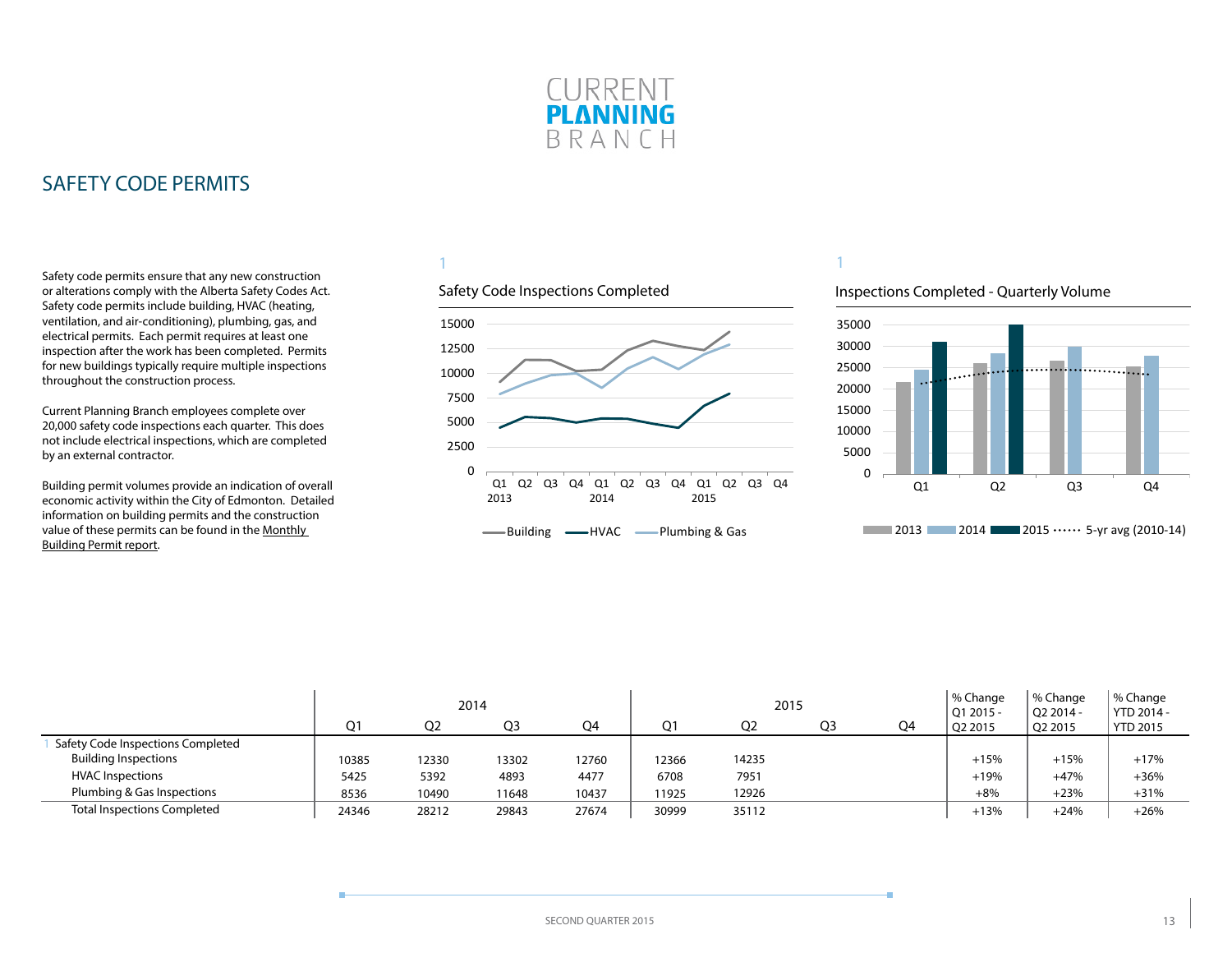



### 2



### **2013** 2014 2015  $\cdots$  5-yr avg (2010-14)



|                                                                |                |                | 2014           |      | 2015 |                |                | % Change<br>Q1 2015 - | % Change<br>Q2 2014 - | % Change<br>YTD 2014 - |                 |
|----------------------------------------------------------------|----------------|----------------|----------------|------|------|----------------|----------------|-----------------------|-----------------------|------------------------|-----------------|
|                                                                | Q <sub>1</sub> | Q <sub>2</sub> | Q <sub>3</sub> | Q4   | Q1   | Q <sub>2</sub> | Q <sub>3</sub> | Q4                    | Q2 2015               | Q2 2015                | <b>YTD 2015</b> |
| Rowhousing & Semi-Detached BP                                  |                |                |                |      |      |                |                |                       |                       |                        |                 |
| <b>Applications Submitted</b>                                  | 300            | 433            | 336            | 327  | 318  | 269            |                |                       | $-15%$                | $-38%$                 | $-20%$          |
| Permits Issued                                                 | 316            | 354            | 363            | 266  | 308  | 299            |                |                       | $-3%$                 | $-16%$                 | $-9%$           |
| Median Work Days to Issue                                      | 29             | 18             | 23             | 19   | 22   | 18             |                |                       | $-18%$                | 0%                     | $-15%$          |
| Projects up to two dwellings units                             |                |                |                |      |      |                |                |                       |                       |                        |                 |
| Permits Issued                                                 | 226            | 283            | 279            | 232  | 262  | 221            |                |                       | $-16%$                | $-22%$                 | $-5%$           |
| % Permits Issued within 25 business<br>days (target $= 75\%$ ) | 59%            | 68%            | 59%            | 68%  | 76%  | 71%            |                |                       | $-5%$                 | 3%                     | 9%              |
| Minor Residential Building Permit <sup>1</sup>                 |                |                |                |      |      |                |                |                       |                       |                        |                 |
| <b>Applications Submitted</b>                                  | 981            | 1393           | 1131           | 1002 | 1027 | 1371           |                |                       | 33%                   | $-2%$                  | 1%              |
| Permits Issued                                                 | 816            | 1155           | 1244           | 1138 | 928  | 1226           |                |                       | 32%                   | 6%                     | 9%              |
| Median Work Days to Issue                                      | 2              | 8              | 14             | 17   | 8    | 11             |                |                       | 38%                   | 38%                    | 90%             |
| <b>Interior Alterations</b>                                    |                |                |                |      |      |                |                |                       |                       |                        |                 |
| Permits Issued                                                 | 421            | 470            | 427            | 481  | 451  | 453            |                |                       | 0%                    | $-4%$                  | $1\%$           |
| % Permits Issued within 24 hours<br>$(target = 95%)$           | 79%            | 72%            | 69%            | 69%  | 76%  | 69%            |                |                       | $-7%$                 | $-3%$                  | $-2%$           |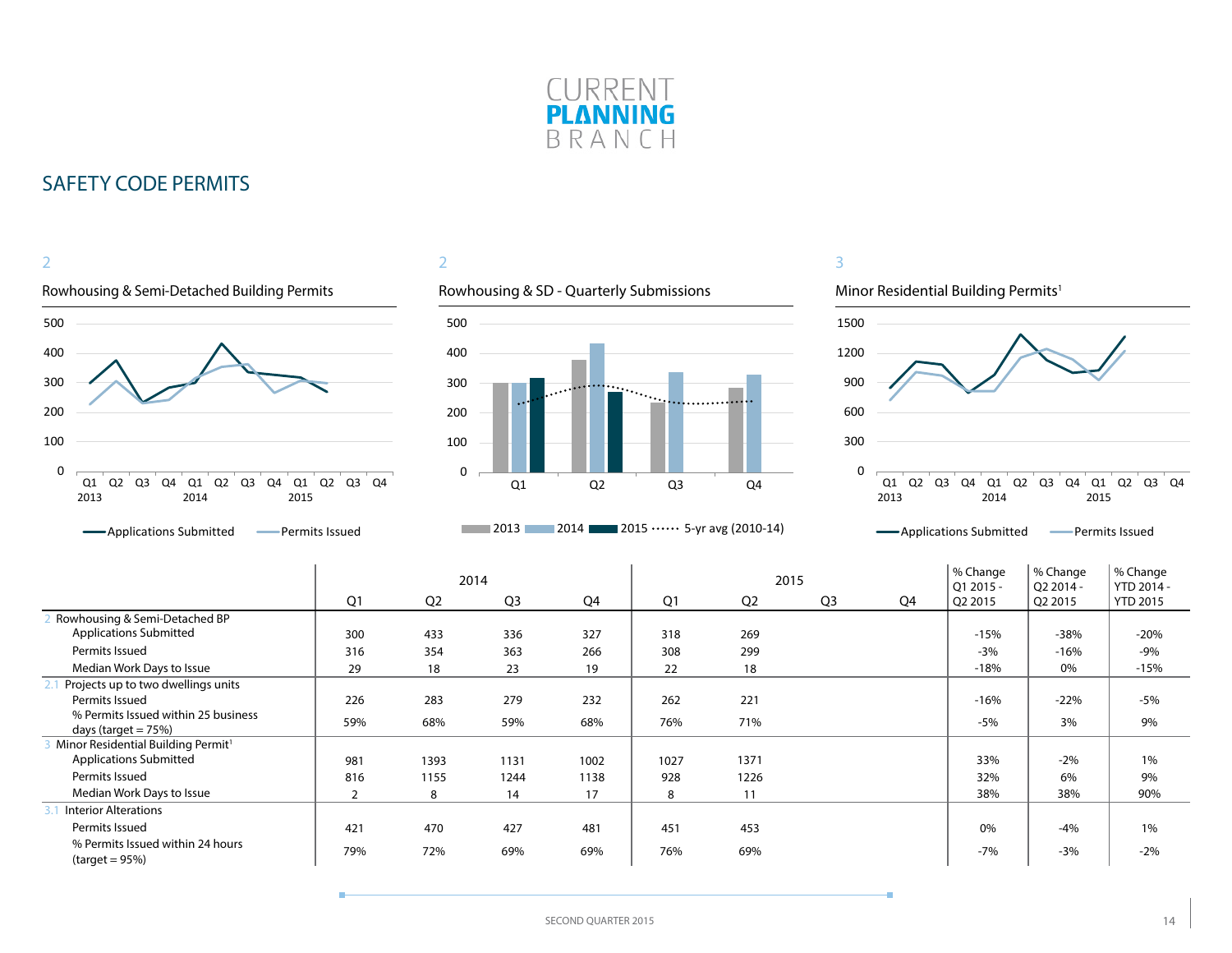



### 4

### Commercial Final - Quarterly Submissions





|                                                    |     |                |                | 2015 |     | % Change<br>$Q12015 -$ | <sup>1</sup> % Change<br>O <sub>2</sub> 2014 - | % Change<br>YTD 2014 - |         |         |                 |
|----------------------------------------------------|-----|----------------|----------------|------|-----|------------------------|------------------------------------------------|------------------------|---------|---------|-----------------|
|                                                    | O1  | Q <sub>2</sub> | Q <sub>3</sub> | Q4   | Ο1  | Q <sub>2</sub>         | Q <sub>3</sub>                                 | Q4                     | Q2 2015 | Q2 2015 | <b>YTD 2015</b> |
| Commercial Final Building Permit <sup>2</sup>      |     |                |                |      |     |                        |                                                |                        |         |         |                 |
| <b>Applications Submitted</b>                      | 545 | 634            | 574            | 478  | 549 | 604                    |                                                |                        | $+10%$  | $-5%$   | $-2%$           |
| Permits Issued                                     | 459 | 525            | 559            | 449  | 489 | 573                    |                                                |                        | $+17%$  | $+9%$   | $+8%$           |
| Median Work Days to Issue                          | 27  | 22             | 26             | 26   | 33  | 28                     |                                                |                        | $-15%$  | $+27%$  | $+24%$          |
| Other Non-Residential Building Permit <sup>3</sup> |     |                |                |      |     |                        |                                                |                        |         |         |                 |
| <b>Applications Submitted</b>                      | 55  | 63             | 80             | 39   | 56  | 64                     |                                                |                        | $+14%$  | $+2%$   | $+2%$           |
| Permits Issued                                     | 43  | 67             | 74             | 37   | 51  | 55                     |                                                |                        | $+8%$   | $-18%$  | $-4%$           |
| Median Work Days to Issue                          |     |                |                |      |     |                        |                                                |                        | 0%      | 0%      | 0%              |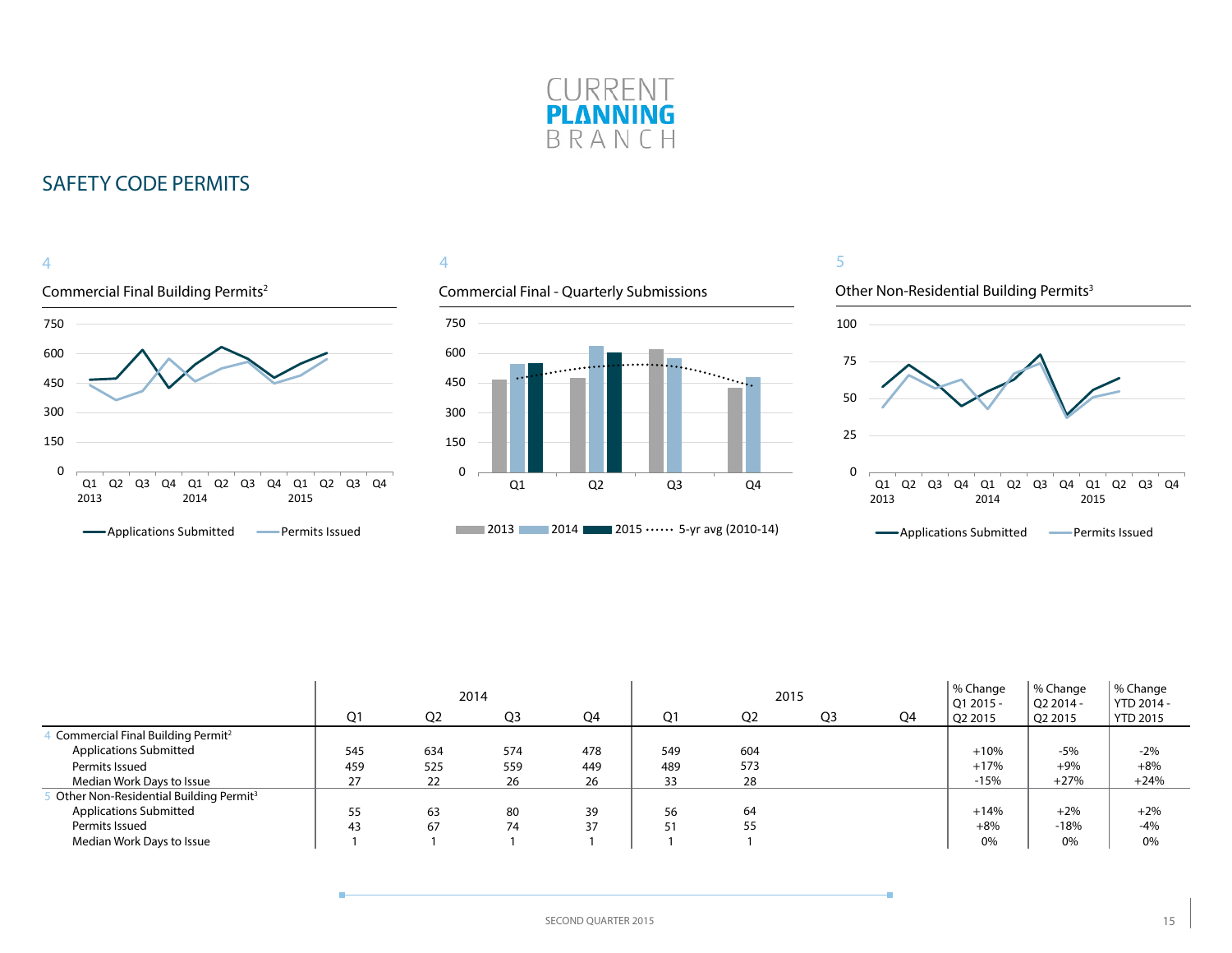



### 7

### Plumbing & Gas Permits Issued



**2013** 2014 **2015 ••••••** 5-yr avg (2010-14)

### 8

#### Electrical Permits Issued

÷



**2013** 2014 **2015 ••••••** 5-yr avg (2010-14)

|                               | 2014 |                |                |                |                |                | 2015           |    | % Change<br>$O12015 -$ | % Change<br>O <sub>2</sub> 2014 - | % Change<br>YTD 2014 - |
|-------------------------------|------|----------------|----------------|----------------|----------------|----------------|----------------|----|------------------------|-----------------------------------|------------------------|
|                               | Q1   | Q <sub>2</sub> | Q <sub>3</sub> | Q4             | Q <sub>1</sub> | Q <sub>2</sub> | Q <sub>3</sub> | Q4 | Q2 2015                | $\sqrt{Q}$ 2015                   | <b>YTD 2015</b>        |
| <b>HVAC Permits</b>           |      |                |                |                |                |                |                |    |                        |                                   |                        |
| <b>Applications Submitted</b> | 225  | 350            | 281            | 227            | 357            | 298            |                |    | $-17%$                 | $-15%$                            | $+14%$                 |
| Permits Issued                | 216  | 363            | 272            | 213            | 347            | 280            |                |    | $-19%$                 | $-23%$                            | $+8%$                  |
| Median Work Days to Issue     |      |                |                |                |                |                |                |    | 0%                     | 0%                                | 0%                     |
| Plumbing & Gas Permits        |      |                |                |                |                |                |                |    |                        |                                   |                        |
| <b>Applications Submitted</b> | 2774 | 2768           | 2995           | 4159           | 2951           | 2559           |                |    | $-13%$                 | $-8%$                             | $-1%$                  |
| Permits Issued                | 2745 | 2709           | 2889           | 4164           | 2862           | 2500           |                |    | $-13%$                 | $-8%$                             | $-2%$                  |
| Median Work Days to Issue     |      |                |                |                |                |                |                |    | 0%                     | 0%                                | 0%                     |
| <b>Electrical Permits</b>     |      |                |                |                |                |                |                |    |                        |                                   |                        |
| <b>Applications Submitted</b> | 6547 | 8399           | 9059           | 7457           | 7411           | 8611           |                |    | $+16%$                 | $+3%$                             | $+7%$                  |
| Permits Issued                | 5643 | 7761           | 8636           | 7407           | 6563           | 8450           |                |    | $+29%$                 | $+9%$                             | $+12%$                 |
| Median Work Days to Issue     |      |                | $\overline{2}$ | $\overline{3}$ |                | ∍              |                |    | $-33%$                 | $+100%$                           | $+25%$                 |

\*The decline in HVAC Permits is due to the changes made in 2012 to have the Plumbing and Gas section govern replacements and alterations of gas appliances. A Gas Permit is now required for these work processes.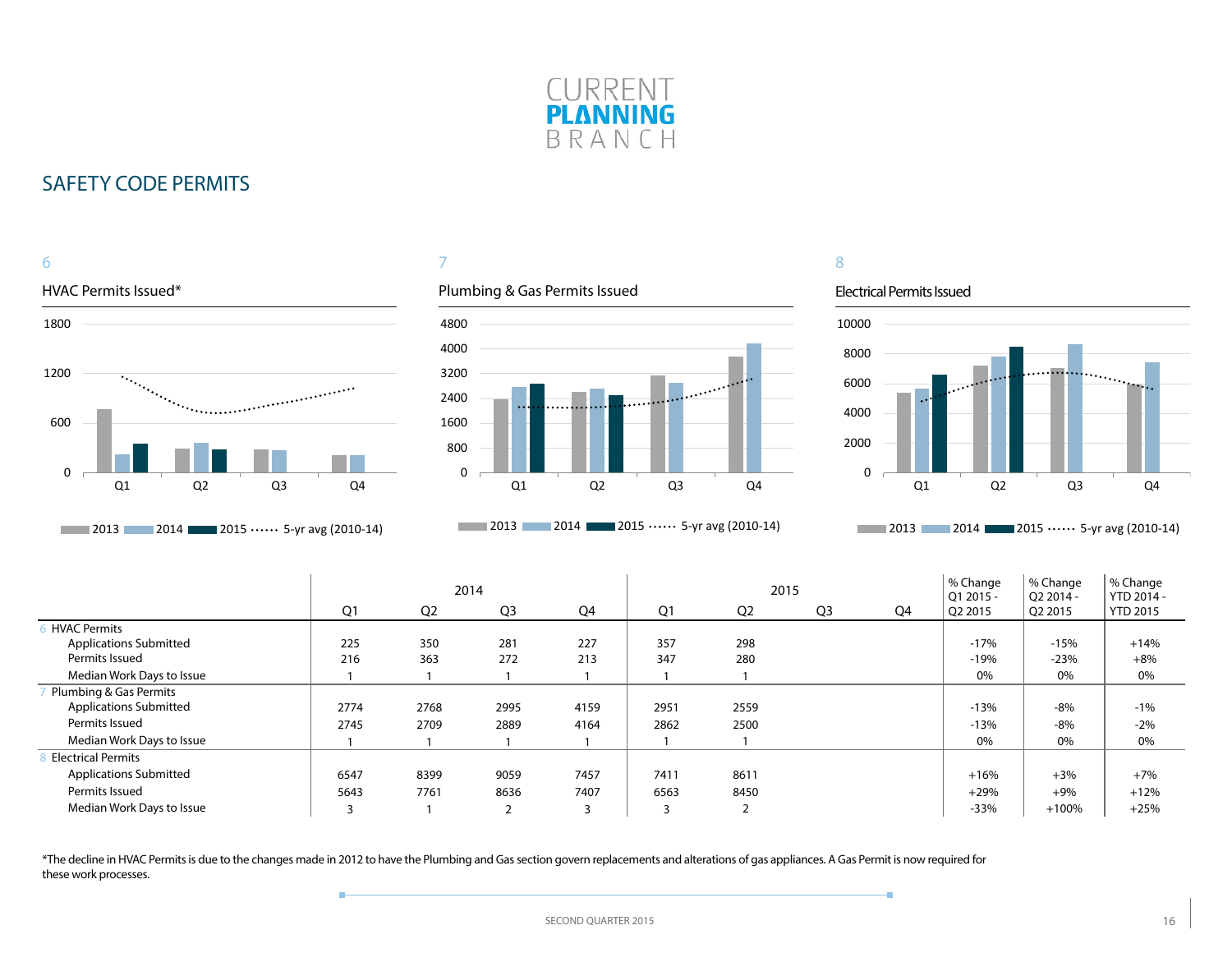

### <span id="page-16-0"></span>CERTIFICATES & AGREEMENTS

#### The Current Planning Branch completes various certificates and agreements.

A compliance certificate is a formal response from the City of Edmonton that states that any development on a property meets all regulations of the Zoning Bylaw. Compliance Certificates also include Zoning Confirmations and Re-Stamps.

The City has two levels of compliance service - regular and express. There are significantly higher volumes for regular service requests and response times can vary.

#### Performance Targets:

Express Service - 95% issued within 3 business days; Regular Service - 95% issued within 10 business days.

### 1

### Compliance Certificate - Quarterly Submissions



#### **2013** 2014 2015  $\cdots$  5-yr avg (2010-14)

### 1

Compliance Certificate - Certificates Issued within Target Time, YTD 2015



|                                  |      |                | 2014           |      |      | 2015           |                |    | % Change<br>$O12015 -$ | % Change<br>$O22014 -$ | % Change<br>YTD 2014 - |
|----------------------------------|------|----------------|----------------|------|------|----------------|----------------|----|------------------------|------------------------|------------------------|
|                                  | Q1   | Q <sub>2</sub> | Q <sub>3</sub> | Q4   | Q1   | Q <sub>2</sub> | Q <sub>3</sub> | Q4 | Q2 2015                | Q2 2015                | <b>YTD 2015</b>        |
| Compliance Certificate*          |      |                |                |      |      |                |                |    |                        |                        |                        |
| <b>Applications Submitted</b>    | 2497 | 3660           | 3820           | 3160 | 2885 | 3753           |                |    | $+30%$                 | $+3%$                  | $+8%$                  |
| Certificates Issued              | 2373 | 3292           | 3784           | 3236 | 2631 | 3468           |                |    | $+32%$                 | $+5%$                  | $+8%$                  |
| <b>Express Service</b>           |      |                |                |      |      |                |                |    |                        |                        |                        |
| Certificates Issued              | 354  | 735            | 941            | 554  | 363  | 598            |                |    | $+65%$                 | $-19%$                 | $-12%$                 |
| Median Work Days to Issue        |      |                |                |      |      |                |                |    | 0%                     | $-33%$                 | $-20%$                 |
| % Issued within 3 business days  | 92%  | 79%            | 79%            | 77%  | 88%  | 88%            |                |    | 0%                     | $+9%$                  | $+5%$                  |
| Regular Service                  |      |                |                |      |      |                |                |    |                        |                        |                        |
| Certificates Issued              | 1873 | 2374           | 2637           | 2682 | 2268 | 2870           |                |    | $+27%$                 | $+21%$                 | $+21%$                 |
| Median Work Days to Issue        | 4    | 8              |                |      | 6    |                |                |    | $+17%$                 | $-13%$                 | $+8%$                  |
| % Issued within 10 business days | 96%  | 88%            | 90%            | 92%  | 93%  | 91%            |                |    | $-2%$                  | $+3%$                  | $+0\%$                 |

\* Including Zoning Confirmations and Re-Stamps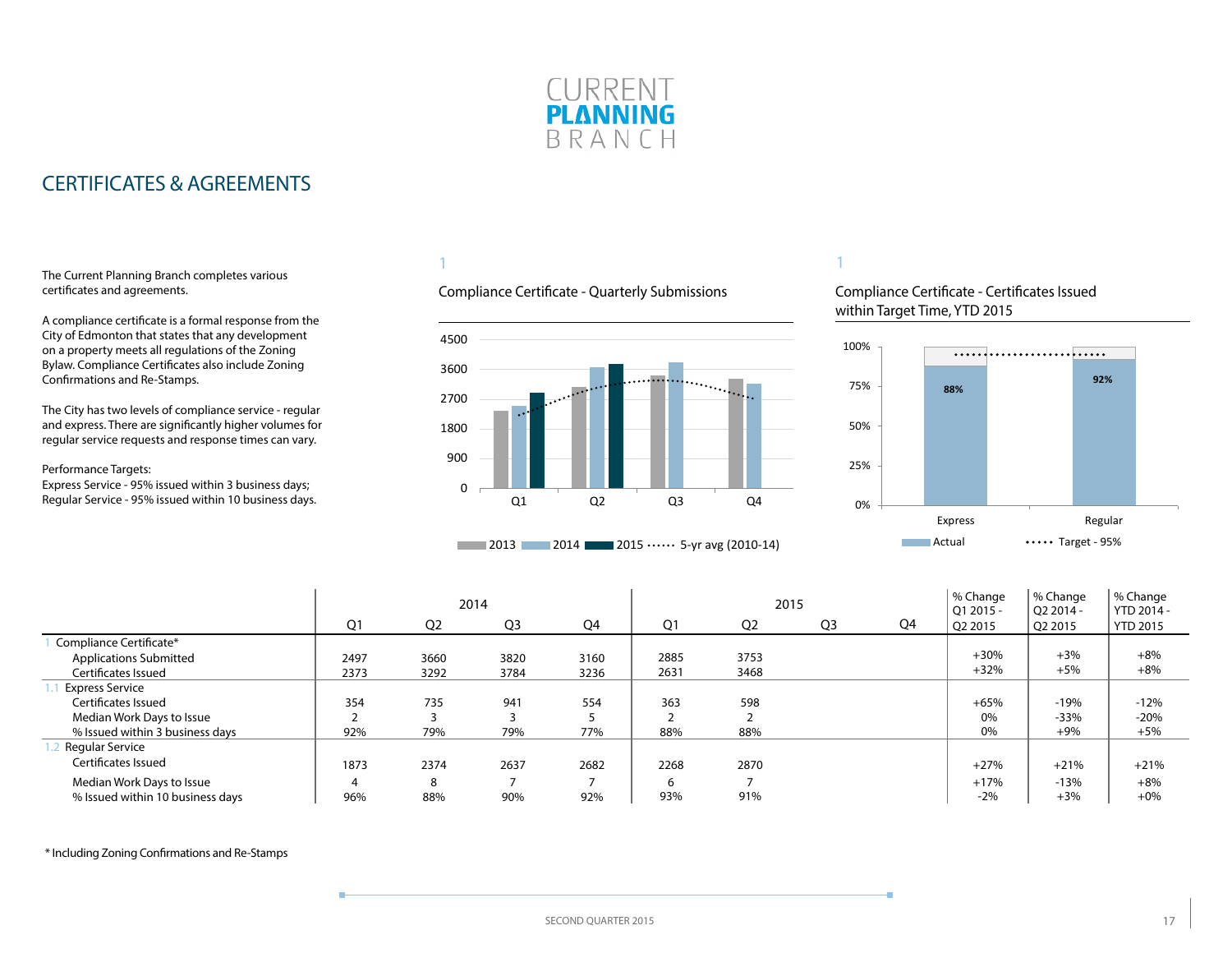

### CERTIFICATES & AGREEMENTS

An encroachment agreement is a formal contract between the City and the owner of a property that allows a structure that extends onto City or public property to remain in place. Typically, an encroachment agreement takes a minimum of six weeks to complete. Timelines can increase if the application requires circulation to other civic agencies or has serious issues.

An occupancy certificate is written approval from the City of Edmonton that the building complies with the Zoning Bylaw, meets the requirements of the Alberta Building Code and can be occupied. The reported category only includes daycares and group homes.

### 2

Encroachment Agreements - Quarterly **Submissions** 



#### 2

Encroachment Agreements - Completions



| Applications Submitted- | Agreements Completed |  |
|-------------------------|----------------------|--|
|-------------------------|----------------------|--|

|                               | 2014           |                |                |                |     |                | 2015           | % Change<br>$Q12015 -$ | % Change<br>$O22014 -$ | % Change<br>YTD 2014 - |                 |
|-------------------------------|----------------|----------------|----------------|----------------|-----|----------------|----------------|------------------------|------------------------|------------------------|-----------------|
|                               | O <sub>1</sub> | O <sub>2</sub> | Q <sub>3</sub> | O <sub>4</sub> | Ο1  | Q <sub>2</sub> | O <sub>3</sub> | Q4                     | Q2 2015                | Q2 2015                | <b>YTD 2015</b> |
| <b>Encroachment Agreement</b> |                |                |                |                |     |                |                |                        |                        |                        |                 |
| <b>Applications Submitted</b> | 117            | 151            | 165            | 150            | 101 | 152            |                |                        | $+50%$                 | $+1%$                  | $-6%$           |
| <b>Agreements Completed</b>   | 123            | 94             | 109            | 129            | 169 | 105            |                |                        | $-38%$                 | $+12%$                 | $+26%$          |
| Median Work Days to Complete  | 67             | 50             | 65             | 76             | 86  | 66             |                |                        | $-23%$                 | $+33%$                 | $+30%$          |
| <b>Occupancy Certificates</b> |                |                |                |                |     |                |                |                        |                        |                        |                 |
| <b>Applications Submitted</b> | 10             |                | 28             | 18             | 16  | 28             |                |                        | $+75%$                 | $+65%$                 | $+63%$          |
| Certificates Completed        |                |                | 20             | 22             | 18  | 26             |                |                        | $+44%$                 | $+189%$                | $+175%$         |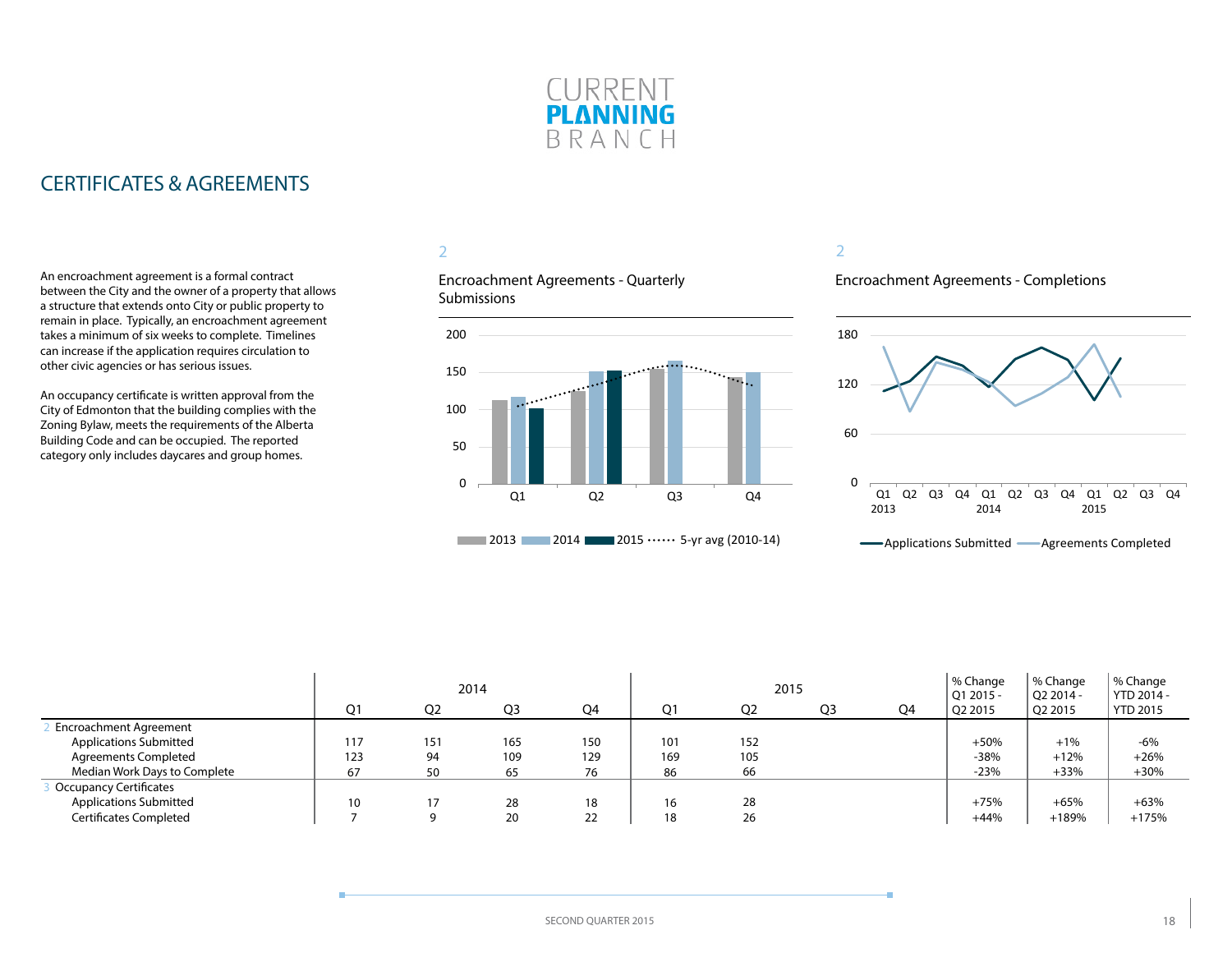

### <span id="page-18-0"></span>LICENSING

The Current Planning Branch manages the issuance of all City of Edmonton business and vehicle for hire licences.

There are nearly 30,000 active businesses operating within the City of Edmonton. The Current Planning Branch ensures that new and existing businesses comply with the Business LIcence Bylaw. New businesses require both a business licence and development permit. For complete applications with fees paid on time, a new business licence can be issued within 24 hours. If the application requires referral from Fire Rescue Services, it can take up to 11 business days. Existing businesses must renew their business licence annually.

The Vehicle For Hire program ensures the safe and orderly provision of Vehicle for Hire services in the City through driver licensing, driver screening, vehicle inspections, and enforcement activities. Taxi, limousine, and shuttle businesses, vehicles, and drivers all require a licence to ensure compliance with the Vehicle For Hire Bylaw.

 $\mathbf{I}$ 

### 1

#### Business Licences Issued



### 1

#### Business Licences Issued - New vs. Renewed



**Wew Licences Issued Communication** Licences Renewed

|                                                                                                                          | 2014                 |                      |                      |                       |                      | 2015                 |                |    | % Change<br>Q1 2015 -     | % Change<br>Q2 2014 -   | % Change<br>YTD 2014 -  |
|--------------------------------------------------------------------------------------------------------------------------|----------------------|----------------------|----------------------|-----------------------|----------------------|----------------------|----------------|----|---------------------------|-------------------------|-------------------------|
|                                                                                                                          | Q <sub>1</sub>       | Q <sub>2</sub>       | Q <sub>3</sub>       | Q4                    | Q1                   | Q <sub>2</sub>       | Q <sub>3</sub> | Q4 | Q2 2015                   | Q2 2015                 | <b>YTD 2015</b>         |
| <b>Business Licence</b>                                                                                                  |                      |                      |                      |                       |                      |                      |                |    |                           |                         |                         |
| <b>Business Licences Issued - New</b><br>Business Licences Issued - Renewal<br><b>Total Business Licences Issued</b>     | 1471<br>7332<br>8803 | 1656<br>4956<br>6612 | 1505<br>4388<br>5893 | 1489<br>9707<br>11196 | 1571<br>7181<br>8752 | 1688<br>5425<br>7113 |                |    | $+7%$<br>$-24%$<br>$-19%$ | $+2%$<br>$+9%$<br>$+8%$ | $+4%$<br>$+3%$<br>$+3%$ |
| New Licence (no referral required)<br>Licences Submitted and Issued<br>% Issued within 24 hrs (target $= 75\%$ )         | 1378<br>48%          | 1568<br>56%          | 1325<br>55%          | 1278<br>47%           | 1337<br>57%          | 1539<br>48%          |                |    | $+15%$<br>$-9%$           | $-2%$<br>$-8%$          | $-2%$<br>$+1%$          |
| New Licence (referral required)<br>Licences Submitted and Issued<br>% Issued within 11 business days<br>$(target = 75%)$ | 389<br>33%           | 376<br>31%           | 382<br>26%           | 1150<br>11%           | 398<br>36%           | 386<br>12%           |                |    | $-3%$<br>$-24%$           | $+3%$<br>$-19%$         | $+2%$<br>$-16%$         |
| Vehicle for Hire<br><b>Broker Licences Issued</b>                                                                        | 4                    | 77                   | 12                   | 6                     | 18                   | 62                   |                |    | $+244%$                   | $-19%$                  | $-1%$                   |
| Driver Licences Issued                                                                                                   | 906                  | 877                  | 819                  | 901                   | 570                  | 476                  |                |    | $-16%$                    | $-46%$                  | $-41%$                  |
| Vehicle Licences Issued                                                                                                  | 80                   | 1591                 | 30                   | 16                    | 159                  | 1415                 |                |    | +790%                     | $-11%$                  | $-6%$                   |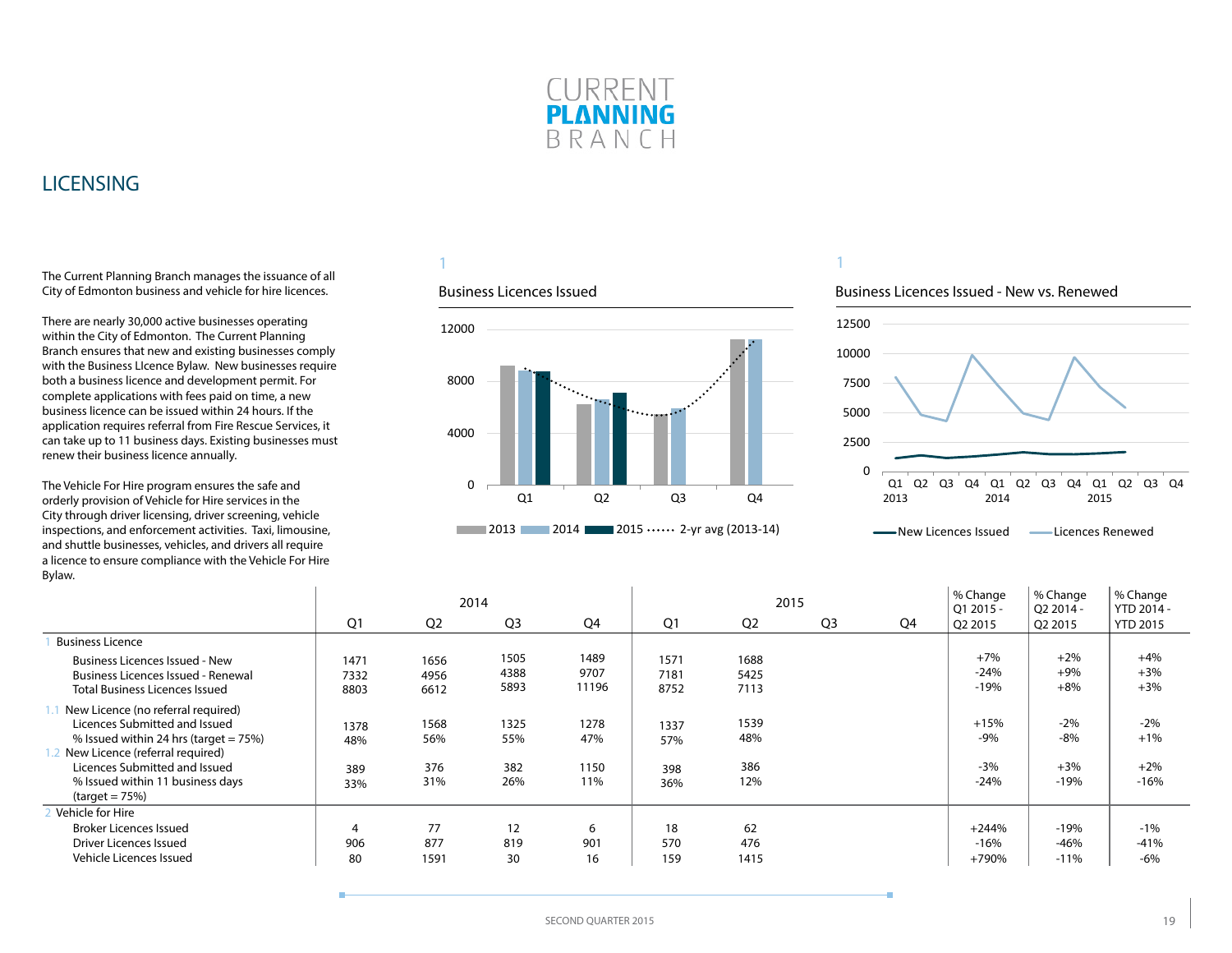

### <span id="page-19-0"></span>DEVELOPMENT COMPLIANCE

Where citizen activities or property conditions don't comply with the Zoning Bylaw, Current Planning Branch employees provide education, warnings, inspections and may apply penalties.

The Development Compliance team was established within the Branch in 2010 to deal effectively with zoning compliance issues. The team responds to complaints that require diplomacy, discretion, professionalism, and resolution-based actions to aid the City with the enforcement of the Zoning Bylaw.

Compliance jobs are created when a Zoning Bylaw complaint is made. Branch employees contact the individual responsible and conduct at least one inspection to ensure that the compliance issue is resolved. The Branch may also conduct proactive inspections before a complaint is made. Multiple inspections may be required for each job. A compliance job is completed when the issue has been resolved and full compliance with the Zoning Bylaw is attained. Thus, completion timelines are dependent on the length of time that it takes an individual to correct the violation.

### 1

### Compliance Jobs Created



#### **-Compliance Jobs Created**

### 1

### Compliance Jobs Completed



|                                                                                |            |                | 2014       |            |            | 2015           |                |                | % Change<br>01 2015 - | % Change<br>$O22014 -$ | % Change<br>$\gamma$ YTD 2014 - |
|--------------------------------------------------------------------------------|------------|----------------|------------|------------|------------|----------------|----------------|----------------|-----------------------|------------------------|---------------------------------|
|                                                                                | Ω1         | O <sub>2</sub> | O3         | O4         | ว1         | Q <sub>2</sub> | O <sub>3</sub> | O <sub>4</sub> | Q2 2015               | Q2 2015                | <b>YTD 2015</b>                 |
| Development Compliance<br>Compliance Jobs Created<br>Compliance Jobs Completed | 598<br>485 | 692<br>488     | 610<br>405 | 636<br>425 | 468<br>623 | 596<br>563     |                |                | $+27%$<br>$-10%$      | $-14%$<br>$+15%$       | $-18%$<br>$+22%$                |
| Median Days to Complete                                                        | 87         |                | 97         | 83         | 139        | 107            |                |                | $-23%$                | $+33%$                 | $+47%$                          |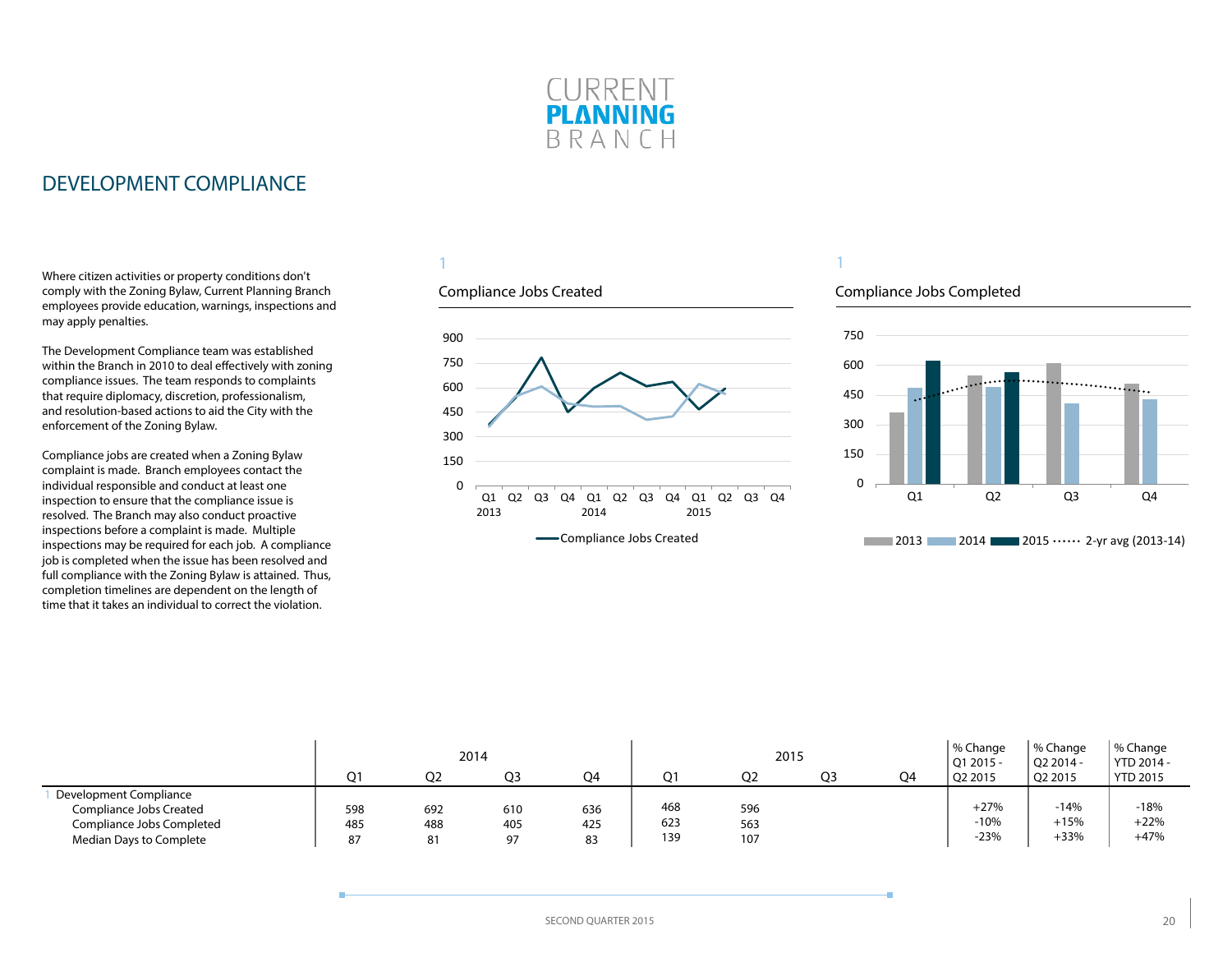

### <span id="page-20-0"></span>CUSTOMER SERVICE

Located on the 5th floor of HSBC Bank Place, the Current Planning Service Centre (CPSC) provides a wide range of services to residents and development industry representatives. CPSC staff ensure that licences and permits move efficiently through each stage of the City's process, from application intake and approval, to payment and records management. This includes inperson issuance of minor permits and licences, answering customer inquiries, and processing payments for the majority of City of Edmonton fees, fines, and taxes.

The CPSC assists over 10,000 walk-in customers each quarter. One performance target is to have at least 80% of walk-in customers wait less than 15 minutes before being served. Service Level is defined as the percentage of walk-in customers with wait time under 15 minutes.

Current Planning employees are responsible for resolving any 311 phone call inquiries related to Current Planning services that 311 agents can not address. A CRM (Customer Relationship Management) ticket is issued for each inquiry. Most tickets are responded to within two business days.

### 1

#### Walk-in Customer Service



|                                                                           | 2014           |                |                |       |       | 2015           |                | % Change<br>$O12015 -$ | % Change<br>O <sub>2</sub> 2014 - | % Change<br>YTD 2014 - |                 |
|---------------------------------------------------------------------------|----------------|----------------|----------------|-------|-------|----------------|----------------|------------------------|-----------------------------------|------------------------|-----------------|
|                                                                           | Q <sub>1</sub> | O <sub>2</sub> | Q <sub>3</sub> | Q4    | 01    | Q <sub>2</sub> | Q <sub>3</sub> | Q4                     | O <sub>2</sub> 2015               | Q2 2015                | <b>YTD 2015</b> |
| Walk-in Customer Service<br>Number of Walk-in Customers                   | 15326          | 20948          | 19670          | 16007 | 14598 | 19768          |                |                        | $+35%$                            | $-6%$                  | $-5%$           |
| % of Walk-in Customers with Wait Time<br>under 15 Minutes (Service Level) | 91%            | 79%            | 86%            | 91%   | 90%   | 75%            |                |                        | $-15%$                            | $-4%$                  | $-5%$           |
| <b>CRM Tickets</b>                                                        |                |                |                |       |       |                |                |                        |                                   |                        |                 |
| Number of Tickets Resolved                                                | 8980           | 11997          | 12162          | 14265 | 11984 | 14032          |                |                        | $+17%$                            | $+17%$                 | $+24%$          |
| % of Tickets Resolved On Time                                             | 92%            | 92%            | 76%            | 91%   | 93%   | 92%            |                |                        | $-1%$                             | 0%                     | 1%              |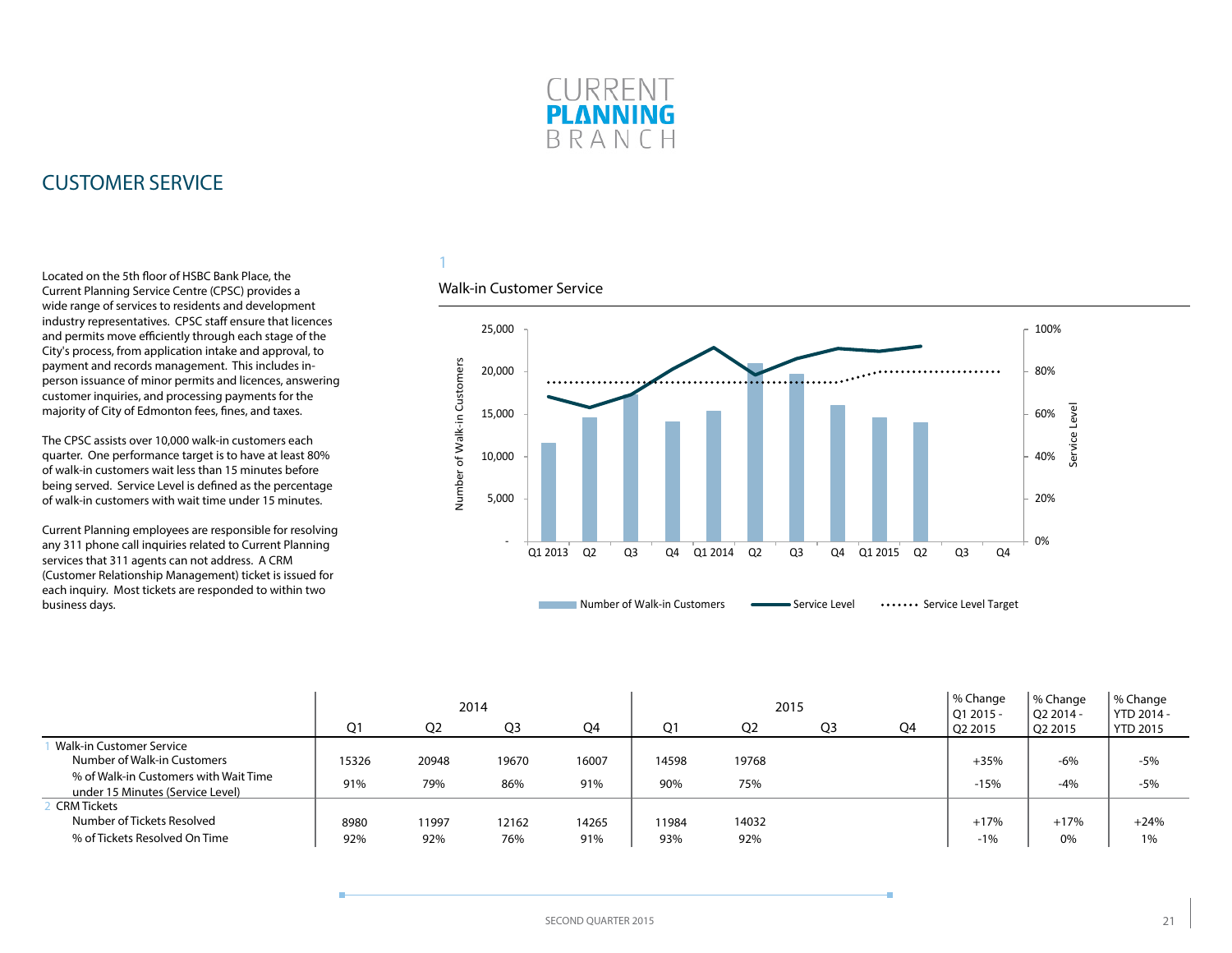

### <span id="page-21-0"></span>FINANCIALS

The Current Planning Branch implemented a new business model in 2010 to achieve long-term financial sustainability and enhanced, accountable service levels for revenue generating planning services. The full cost recovery model ensures that revenue collected for the processing of applications is directly and indirectly attributed to the delivery of those services. This includes corporate support costs as well as providing for investment in service improvement initiatives.

The Current Planning Reserve Fund was established to balance revenue and expenditure streams over the long term. The target reserve balance is equal to 75 per cent of annual operating expenditures.

The full cost recovery model and reserve fund ensure that services are responsive to client needs in the short and long term. The Branch reached full cost recovery by the end of 2012. Transfers to other City branches that provide support for Current Planning services represent over 30 per cent of operating expenditures.



### Quarterly Branch Revenue, Expenditures, and Reserve Fund Balance<sup>1,2,3</sup>





#### Current Planning Expenditures: Jan - Jun 2015